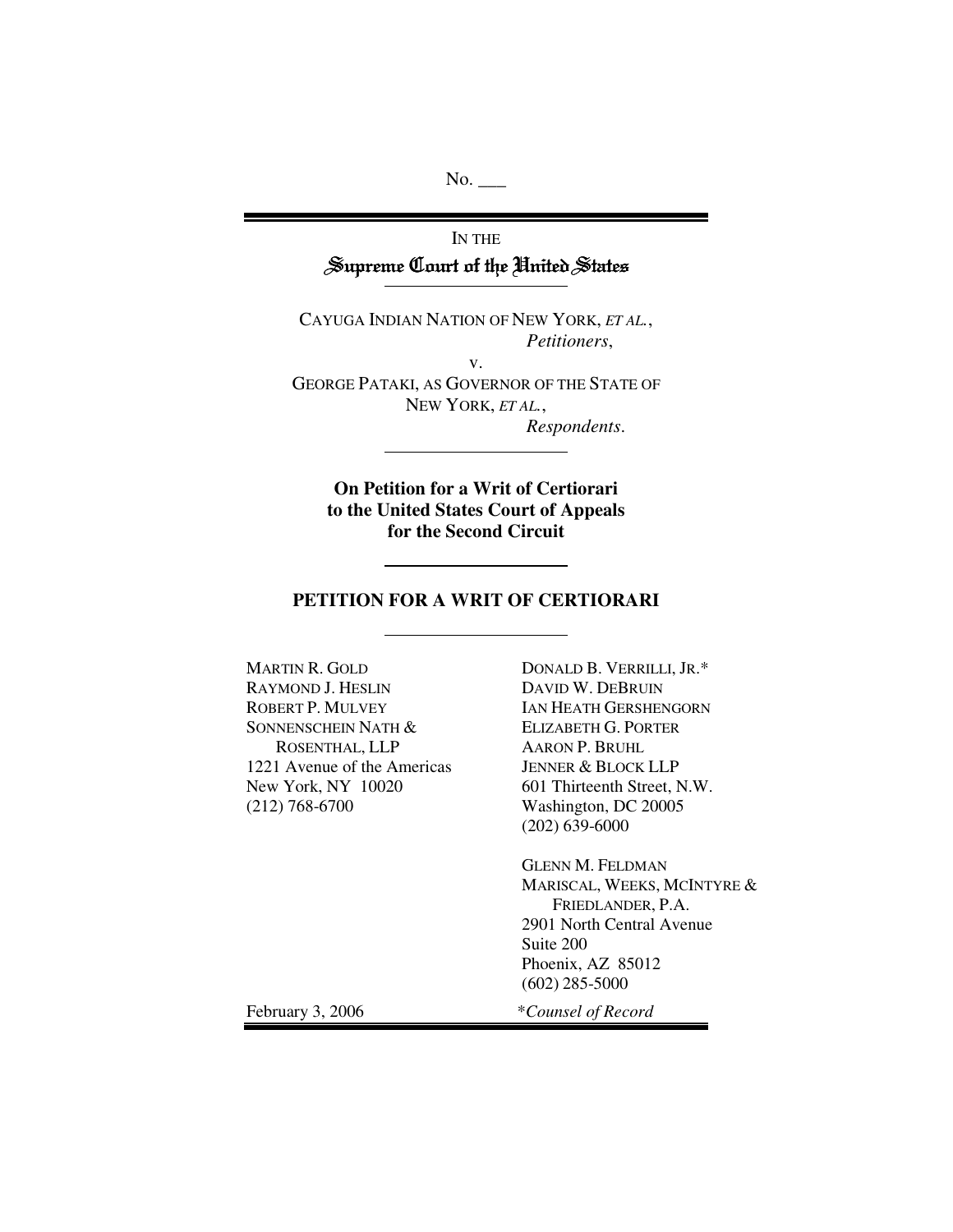#### **QUESTION PRESENTED**

In the test case considered in *Oneida Indian Nation of New York State v. County of Oneida*, 414 U.S. 661 (1974), and *County of Oneida v. Oneida Indian Nation of New York State*, 470 U.S. 226 (1985), this Court held that claims for monetary damages brought by Indian tribes for land acquired by the State of New York 200 years ago in violation of federal law – the Nonintercourse Act (25 U.S.C. § 177) and federal treaties – could proceed, in part because those claims were timely under 28 U.S.C. § 2415, the governing federal statute of limitations. This Court expressly left that result undisturbed last Term when it decided *City of Sherrill v. Oneida Indian Nation of New York*, 125 S. Ct. 1478 (2005). In addition, cases from this Court and the courts of appeals have uniformly held that the United States is not subject to laches when it enforces public rights, such as those at issue in the instant tribal land claim.

The question presented is whether the Second Circuit erred in interpreting *Sherrill* to require "dismissal *ab initio*" of claims that are timely under § 2415 and are brought by Indian tribes and the United States to obtain monetary damages from the State for lands taken in violation of the Nonintercourse Act and federal treaties.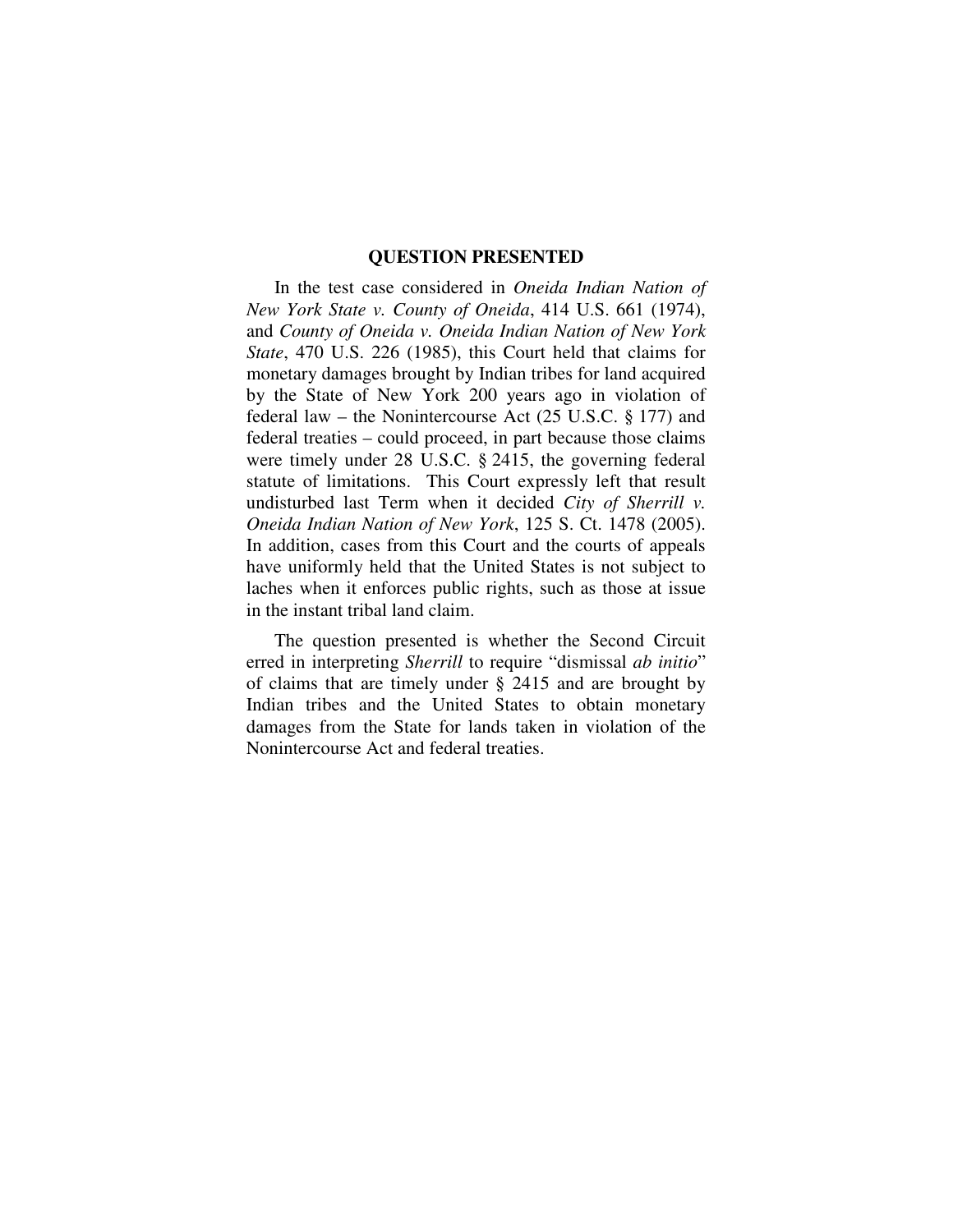## **PARTIES TO THE PROCEEDING**

Pursuant to Rule 14.1(b), the following list identifies all of the parties appearing here and before the United States Court of Appeals for the Second Circuit.

The petitioners here and plaintiffs-appellees/crossappellants below are two federally recognized Indian tribes: the Cayuga Indian Nation of New York and the Seneca-Cayuga Tribe of Oklahoma.

The United States of America was an intervenor and plaintiff-appellee below.

The principal respondents here and the defendantsappellants/cross-appellees below are George Pataki, as Governor of the State of New York; the State of New York; the County of Cayuga, New York; Ralph A. Standbrook, Chairman of the County Legislature for County of Cayuga, New York; the County of Seneca, New York; Robert W. Hayssen, Chairman, Board of Supervisors for County of Seneca, New York; and the Miller Brewing Company, representing itself and a class of landowners.

In addition, a number of state and local officials, agencies, and other entities, as well as private landowners, were identified as defendants-appellants/cross-appellees below, including AT&T; Harry F. Amidon; Town of Aurelius, New York; Village of Aurora, New York; Floyd Baker; Marjorie Baker; William H. Bancroft; Mary Barnes; John Bartow, Director, New York State Environmental Facilities Corp.; Howard Bellman; Norma Bilack, Clerk, Town of Springport, New York; Howard Birdsall; Jeanne Birdsall; Joseph H. Boardman, Commissioner of Transportation; David Brooks, Clerk, Town of Ledyard, New York; Nancy E. Carey, Member of the Board of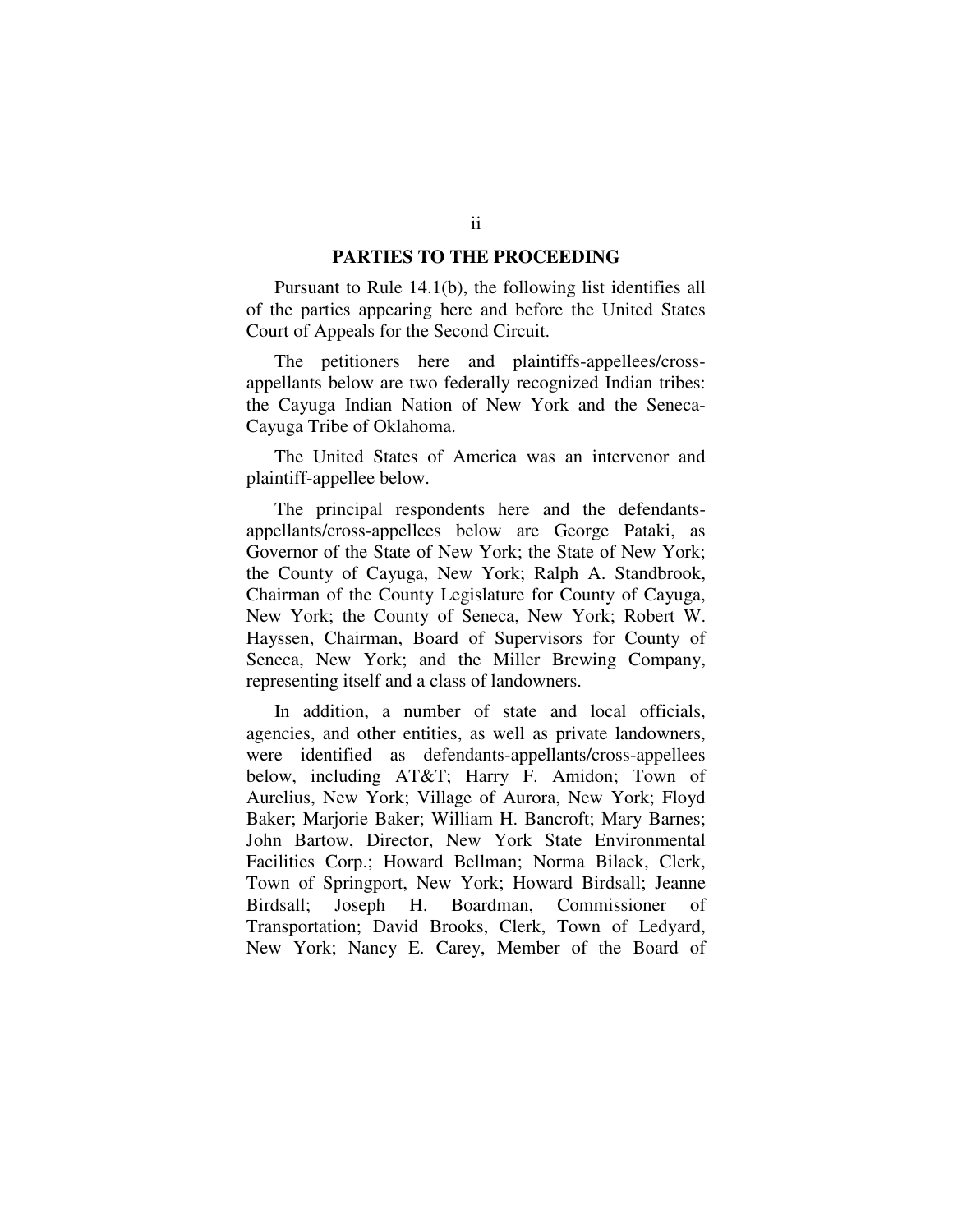Directors, New York State Thruway Authority; Timothy S. Carey, Trustee, Power Authority for the State of New York; Bernadette Castro, Commissioner of Parks and Recreation; Village of Cayuga, New York; Louis P. Ciminelli, Trustee, Power Authority for the State of New York; Consolidated Rail Corp.; John J. Conway; Willis M. Cosad; Erin M. Crotty, Commissioner of Environmental Conservation and Chairman of Board of Directors, New York State Environmental Facilities Corp.; Leo Davids, Jr., Supervisor, Town of Varick, New York; Randy Deal; Lawrence F. DiGiovanna, Director, New York State Environmental Facilities Corp.; Gerard D. DiMarco, Trustee, Power Authority for the State of New York; Division of General Services of the Executive Department of the State of New York; Eisenhower College of the Rochester Institute of Technology; Dorothy Engst; Wesley Engst; Town of Fayette; John H. Fenimore, Adjutant General, New York State Division of Military and Naval Affairs; Earl E. Fox; Robert Freeland, Mayor of Village of Seneca Falls, New York; Jeanne Freier; Louis Freier; Frederick Gable; Kenneth Gable; Glenn S. Goord, Commissioner of Correctional Services; Frank A. Hall, New York State Division of Youth; William C. Hennessy; Willis M. Hoster; J. Souhan & Sons, Inc; John A. Johnson, Commissioner, Office of Children and Family Services; Edwin Kelly; Ellen Kelly; Victoria S. Kennedy, Director, New York State Environmental Facilities Corp.; John L. King; Gail Kirk; William J. Kirk; David L. Koch; Henry Wm. Koch; Gordon Lambert; Grace Lambert; Town of Ledyard; Lehigh Valley Railroad; George G. Markel; Grace Martin; Leon Martin; Thomas B. Masten, Jr; William F. McCarthy, Director, New York State Environmental Facilities Corp.; Frank S. McCullough, Trustee, Power Authority for the State of New York; James W. McMahon, Superintendent, Division of the New York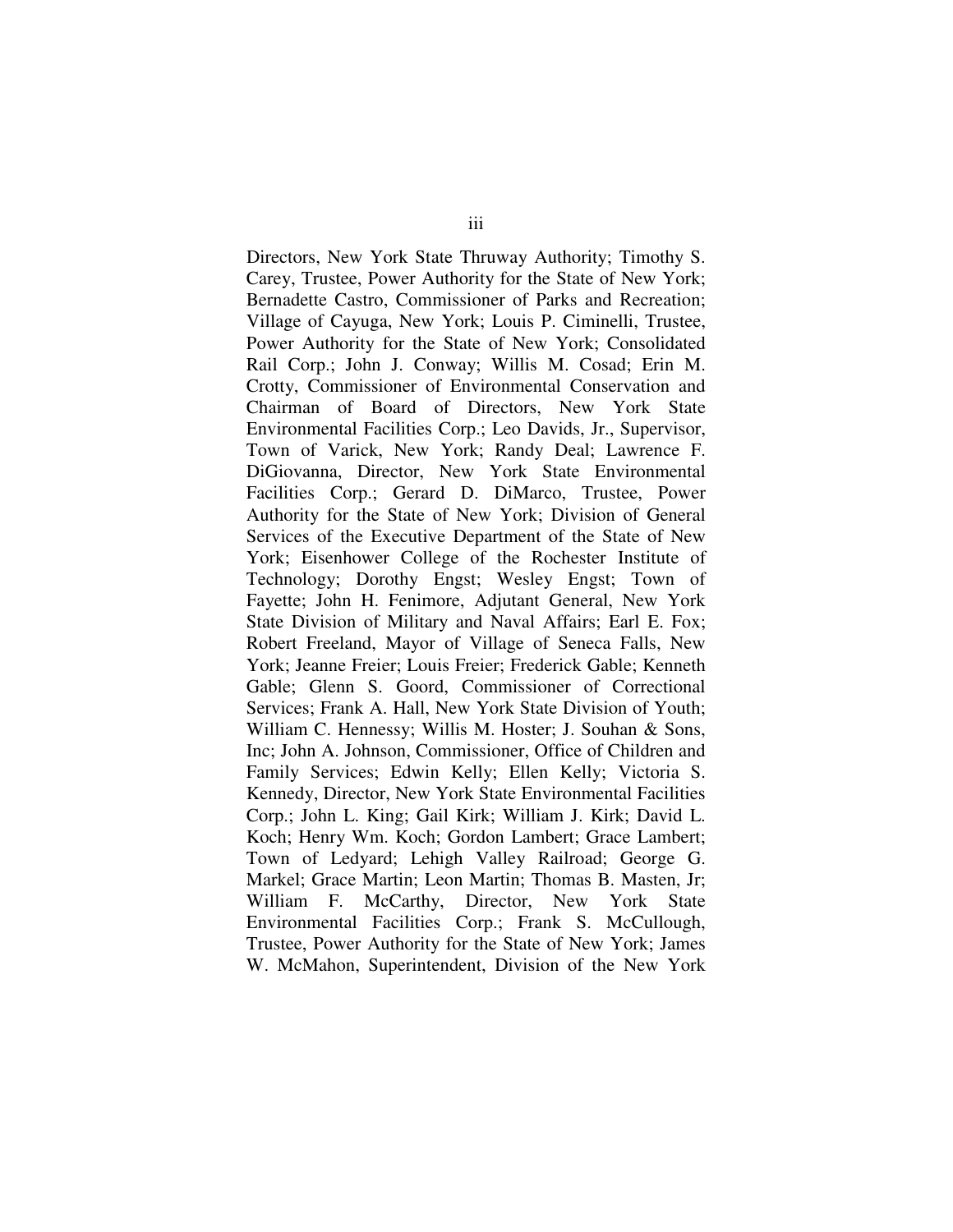State Police of the Executive Department of the State of New York; Frank P. Milano, Director, New York State Environmental Facilities Corp.; Richard P. Mills, Commissioner, New York State Education Department and Commissioner, State University of New York; Town of Montezuma; Mari B. Mosher; Ralph E. Mosher; Thomas J. Murphy, Executive Director, Dormitory Authority of the State of New York; New York State Department of Corrections; New York State Department of Health; New York State Department of Mental Hygiene; New York State Department of Transportation; New York State Department of Environmental Conservation; New York State Division for Youth; New York State Division of Military and Naval Affairs; New York State Division of State Police; New York State Education Department; New York State Electric & Gas Corp.; New York State Environmental Facilities Corp.; New York State Facilities Development Corp.; New York State Office of Parks and Recreation; New York State Thruway Authority; New York Telephone Co.; Ferdinard L. Nicandri; June Nicandri; Antonia C. Novello, M.D., Commissioner of Health and Director, New York State Environmental Facilities Corp.; Emerson O'Connor; Leah O'Connor; Ted W. O'Hara; Jessica Olsowske; William Olsowske; David G. Palmer; George E. Pataki, Governor of the State of New York; F.H. Patterson; W. W. Patterson, Jr; Paul Perkins; Power Authority of the State of New York; Marilyn Proulx, Clerk, Town of Aurelius, New York; R.N. Patreal Corp.; John R. Riedman, Member of the Board of Directors, New York State Thruway Authority; Anna Rindfleisch; Kenneth J. Ringler, Commissioner, Division of General Services of the Executive Department of the State of New York; Ann W. Ryan, Clerk of Village of Union Springs, New York; Marilyn Salato, Clerk of Village of Cayuga, New York; Frank A. Saracino, Supervisor, Town of Seneca Falls, New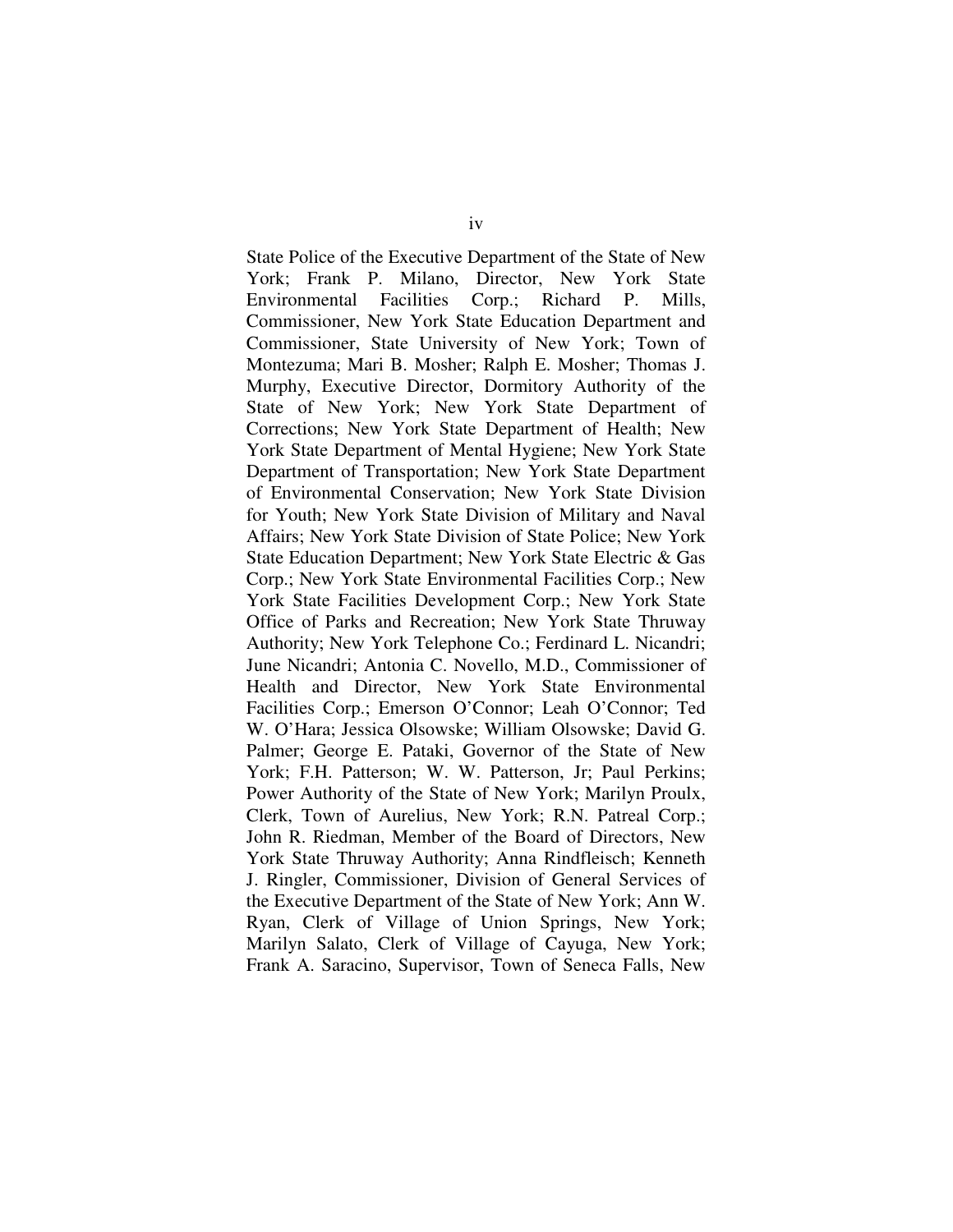York; Arlene Saxton; George Saxton; Joseph J. Seymour, Trustee, Power Authority for the State of New York; Jacqueline Smith, Clerk, Town of Montezuma, New York; James Somerville, Town Supervisor, Town of Fayette, New York; George G. Souhan; Eliot Spitzer, New York State Attorney General; Bruce Stahl; State University of New York; State of New York; John Strecker; Victoria Strecker; Alberta Stuck; Millard Stuck; Benjamin Swayze; Victoria Swayze; Henry Tamburo; Louis R. Tomson, Chairman and Member of the Board of Directors, New York State Thruway Authority; Town of Seneca Falls, New York; Town of Springport, New York; Ronald Tramontano, Director, New York State Environmental Facilities Corp.; Town of Varick, New York; Village of Seneca Falls, New York; Village of Union Springs, New York; W.W. Patterson, Inc; Clifford Waldron; Wells College; Robert E. White; and Lelia M. Wood Smith, Director, New York State Environmental Facilities Corp.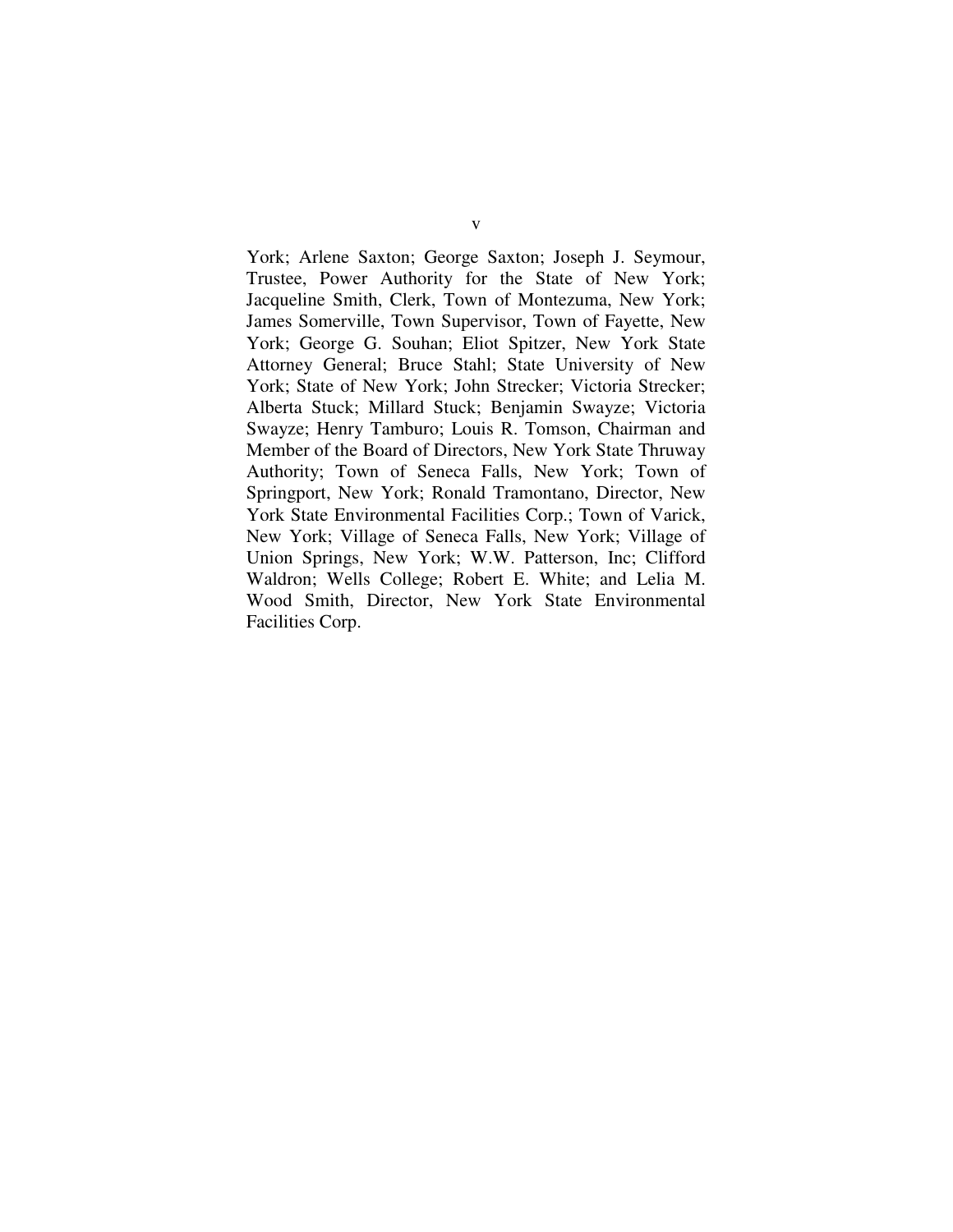# **TABLE OF CONTENTS**

| C. Second Circuit Proceedings.  11              |
|-------------------------------------------------|
| REASONS FOR GRANTING THE PETITION.  13          |
| THE SECOND CIRCUIT'S DECISION IS<br>I.          |
| <b>IRRECONCILABLE WITH ONEIDA II AND</b>        |
|                                                 |
| THE SECOND CIRCUIT'S APPLICATION<br>II.         |
| OF LACHES TO BAR THE CLAIMS OF                  |
| THE UNITED STATES CONFLICTS WITH                |
| DECISIONS FROM THIS COURT AND                   |
| THE COURTS OF APPEALS AND DEFIES                |
|                                                 |
|                                                 |
| Appendix A                                      |
| Cayuga Indian Nation of New York v. Pataki, 413 |
|                                                 |

# vi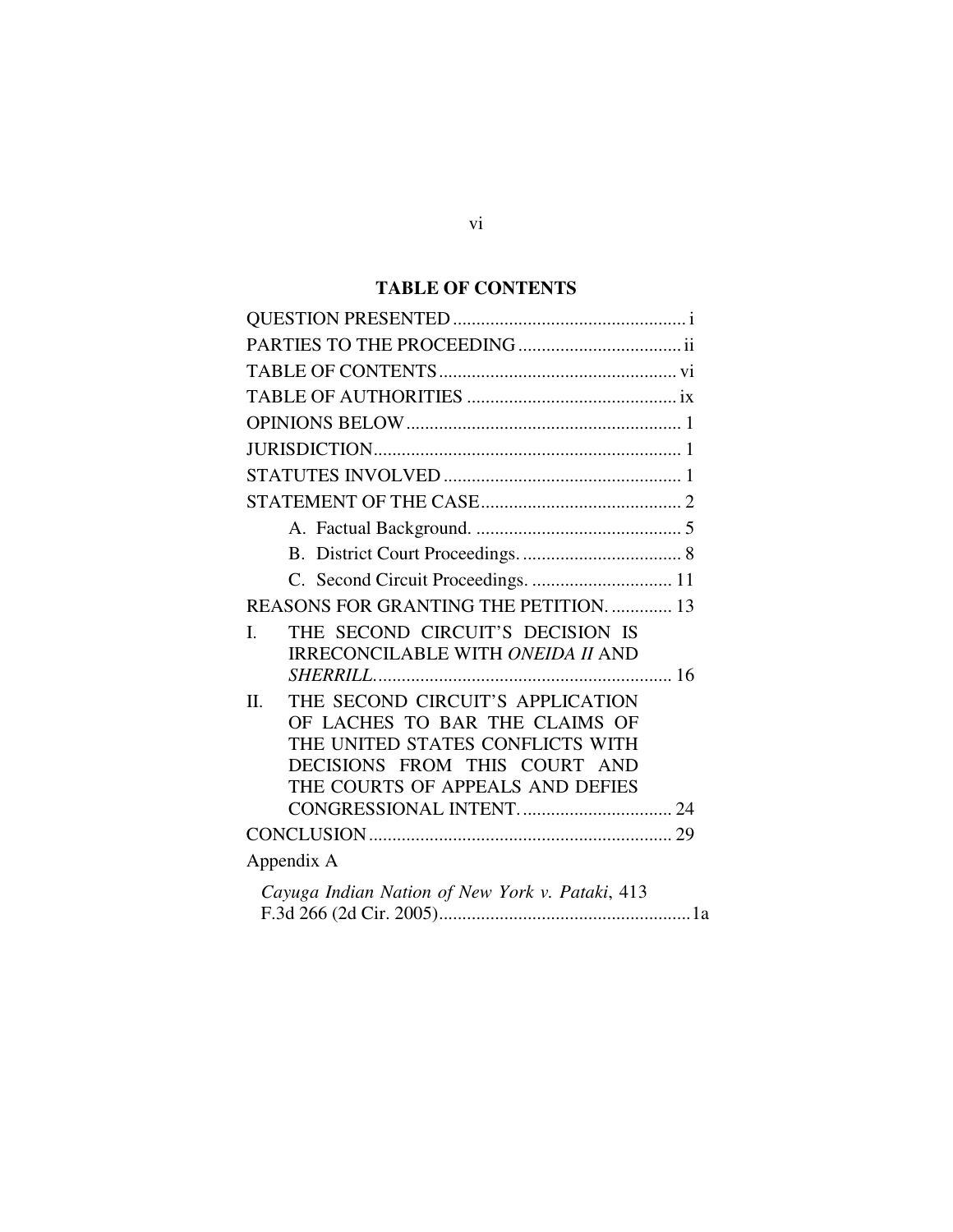| Appendix B                                                                                    |  |
|-----------------------------------------------------------------------------------------------|--|
|                                                                                               |  |
| Appendix C                                                                                    |  |
| Cayuga Indian Nation of New York v. Pataki, 165                                               |  |
| Appendix D                                                                                    |  |
| Cayuga Indian Nation of New York v. Cuomo, No.<br>80-cv-930, 1999 WL 509442 (N.D.N.Y. July 1, |  |
| Appendix E                                                                                    |  |
| Cayuga Indian Nation of New York v. Cuomo, 771                                                |  |
| Appendix F                                                                                    |  |
| Cayuga Indian Nation of New York v. Cuomo, 758                                                |  |
| Appendix G                                                                                    |  |
| Cayuga Indian Nation of New York v. Cuomo, 730                                                |  |
|                                                                                               |  |

vii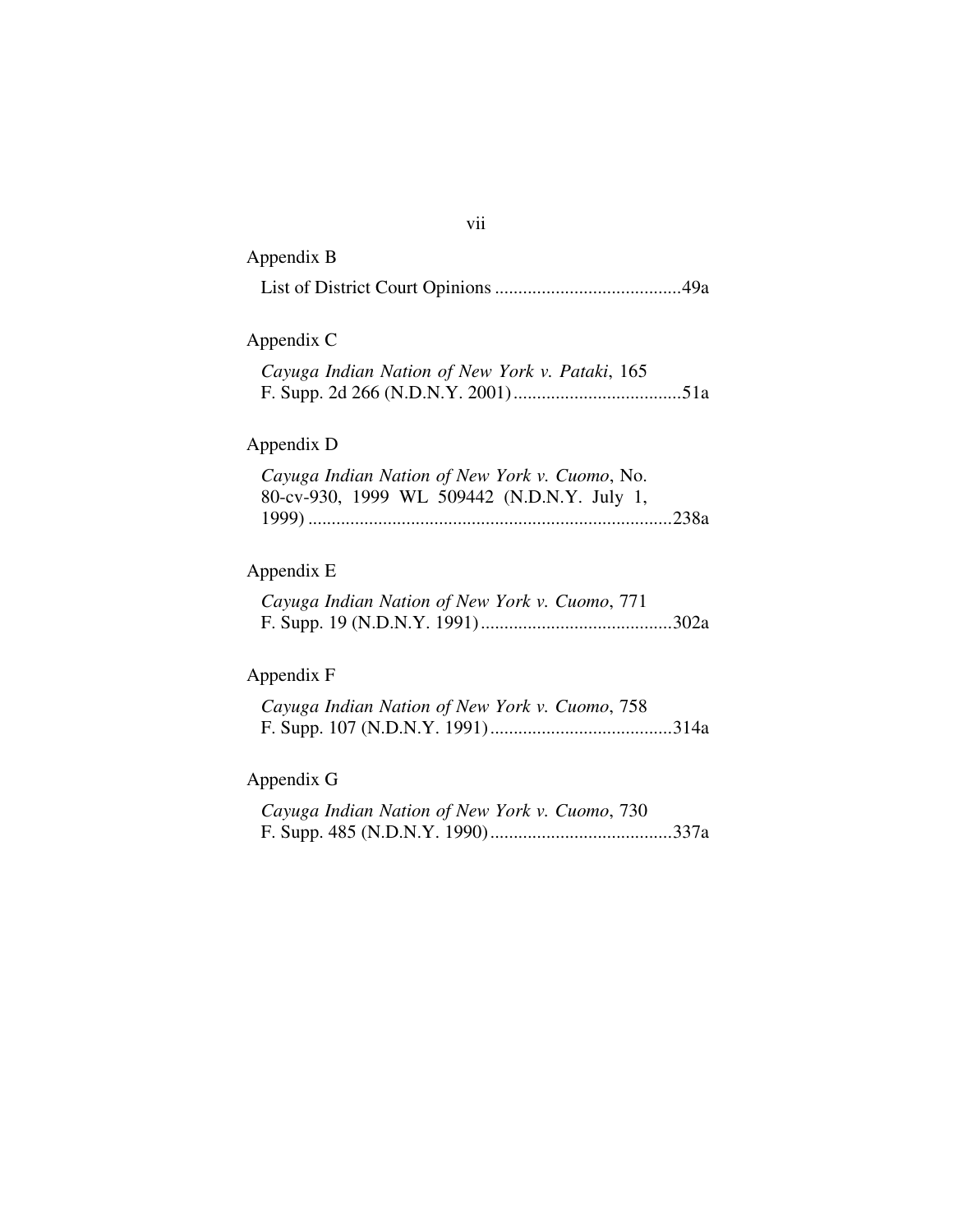| viii                                                                                                 |                                                    |
|------------------------------------------------------------------------------------------------------|----------------------------------------------------|
| Appendix H                                                                                           |                                                    |
| Cayuga Indian Nation of New York v. Cuomo, 667                                                       |                                                    |
| Appendix I                                                                                           |                                                    |
| Order Denying Appellants' Petition for Rehearing,<br>Cayuga Indian Nation of New York v. Pataki, No. |                                                    |
| Appendix J                                                                                           |                                                    |
| Denying United States' Petition for<br>Order<br>Rehearing, Cayuga Indian Nation of New York v.       |                                                    |
| Appendix K                                                                                           |                                                    |
|                                                                                                      |                                                    |
| Appendix L                                                                                           |                                                    |
|                                                                                                      |                                                    |
| Appendix M                                                                                           |                                                    |
|                                                                                                      |                                                    |
|                                                                                                      | Pataki, No. 02-6111-cv (2d Cir. Sept. 8, 2005)382a |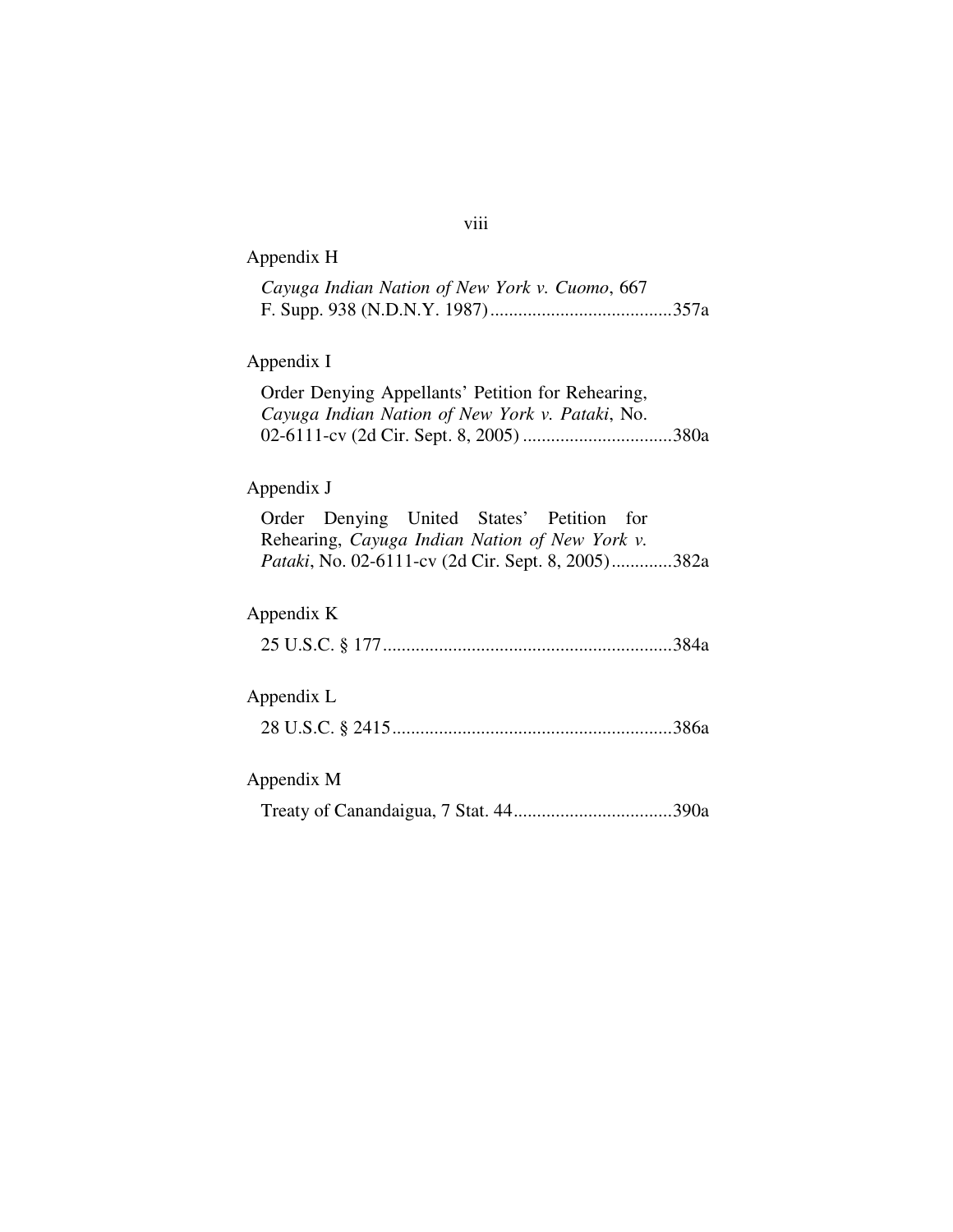# **TABLE OF AUTHORITIES**

# **CASES**

| Agostini v. Felton, 521 U.S. 203 (1997)  19                                                               |
|-----------------------------------------------------------------------------------------------------------|
| Board of Commissioners v. United States, 308 U.S.                                                         |
| Black & Decker Disability Plan v. Nord, 538 U.S.                                                          |
| Cherokee Nation v. Georgia, 30 U.S. 1 (1831) 8                                                            |
| City of Sherrill v. Oneida Indian Nation of New<br>York, 125 S. Ct. 1478 (2005)  2, 3, 14, 16, 21, 22, 23 |
| Clearfield Trust Co. v. United States, 318 U.S. 363                                                       |
| Costello v. United States, 365 U.S. 265 (1961)  24                                                        |
| County of Oneida v. Oneida Indian Nation of New                                                           |
|                                                                                                           |
| Deere v. St. Lawrence River Power Co., 32 F.2d                                                            |
| <i>Eberhart v. United States, 126 S. Ct. 403 (2005)  19</i>                                               |
| Ewert v. Bluejacket, 259 U.S. 129 (1922) 17                                                               |
| Guaranty Trust Co. of New York v. United States,                                                          |
| Heckman v. United States, 224 U.S. 413 (1912) 25                                                          |
|                                                                                                           |
|                                                                                                           |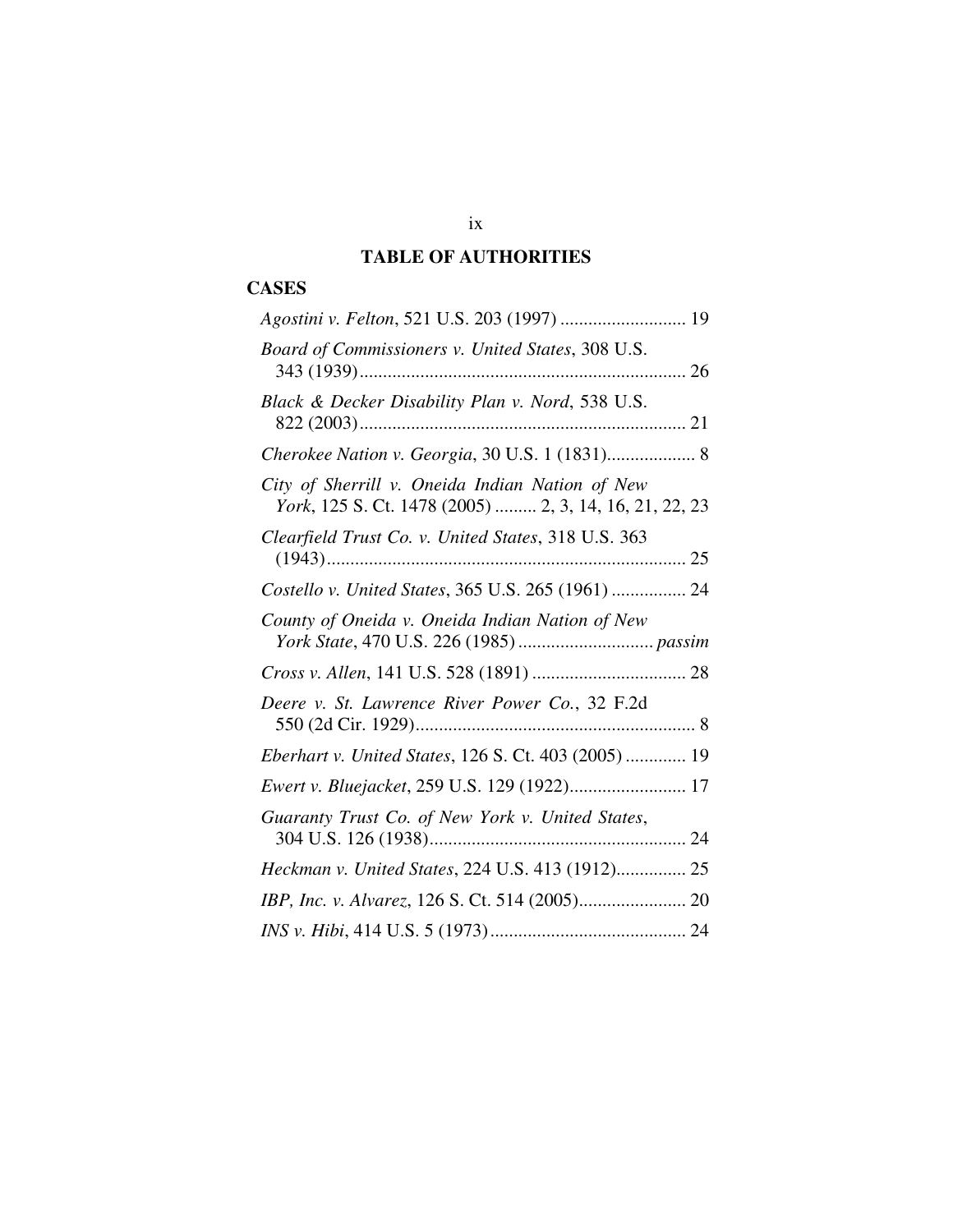| Johnson v. Long Island Railroad., 162 N.Y. 462                                                 |
|------------------------------------------------------------------------------------------------|
|                                                                                                |
| Lonchar v. Thomas, 517 U.S. 314 (1996) 21                                                      |
| Mt. Vernon Mortgage Corp. v. United States, 236                                                |
| Nevada v. United States, 463 U.S. 110 (1983)  25                                               |
| Oneida Indian Nation of New York State v. County                                               |
| Patterson v. McLean Credit Union, 491 U.S. 164                                                 |
| Seneca Nation of Indians v. Appleby, 196 N.Y. 318                                              |
| Swim v. Berland, 696 F.2d 712 (9th Cir. 1983)  27                                              |
| United States ex rel. Hualpai Indians v. Santa Fe<br>Pacific Railroad, 314 U.S. 339 (1941)  17 |
| United States v. Insley, 130 U.S. 263 (1889)  24, 27                                           |
| United States v. Mack, 295 U.S. 480 (1935) 28                                                  |
| United States v. Minnesota, 270 U.S. 181 (1926) 26                                             |
| United States v. Oakland Cannabis Buyers'                                                      |
| United States v. Summerlin, 310 U.S. 414 (1940)  24                                            |
| United States v. Washington, 157 F.3d 630 (9th                                                 |
| Wagnon v. Prairie Band Potawatomi Nation, 126                                                  |

## x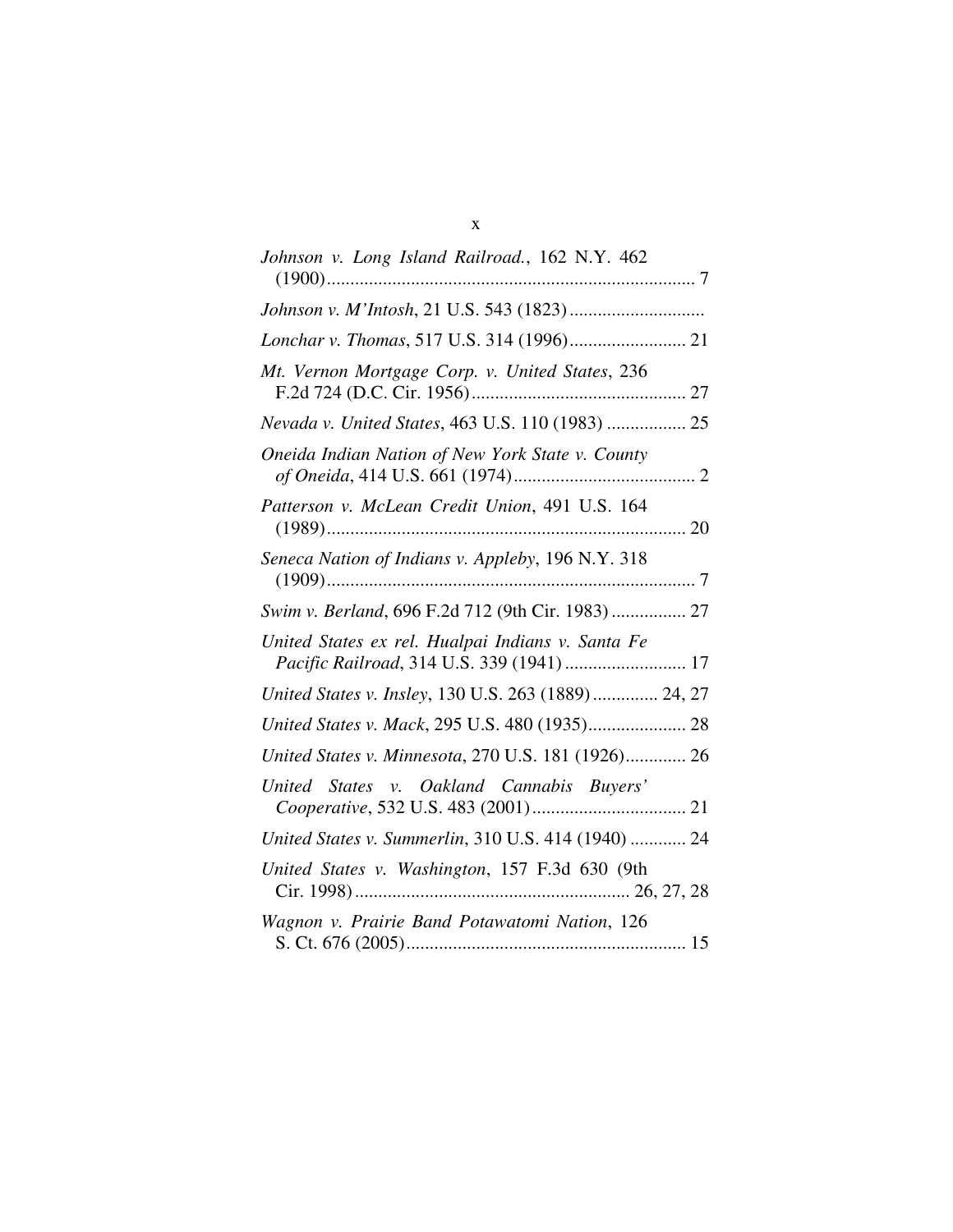| Wilson v. Omaha Indian Tribe, 442 U.S. 653         |
|----------------------------------------------------|
| Yankton Sioux Tribe v. United States, 272 U.S. 351 |
| <b>STATUTES</b>                                    |
|                                                    |
| Rhode Island Indian Claims Settlement Act, 25      |
|                                                    |
| Maine Indian Claims Settlement Act, 25 U.S.C.      |
| Mohegan Nation (Connecticut) Land Claims           |
|                                                    |
|                                                    |
|                                                    |
|                                                    |
|                                                    |
|                                                    |
| Treaty of Canandaigua, 7 Stat. 44 (1794)  1, 6     |
| <b>LEGISLATIVE MATERIALS</b>                       |
| S. Rep. No. 92-1253 (1972), reprinted in 1972      |
|                                                    |
| H.R. Rep. No. 95-375 (1977), reprinted in 1977     |

xi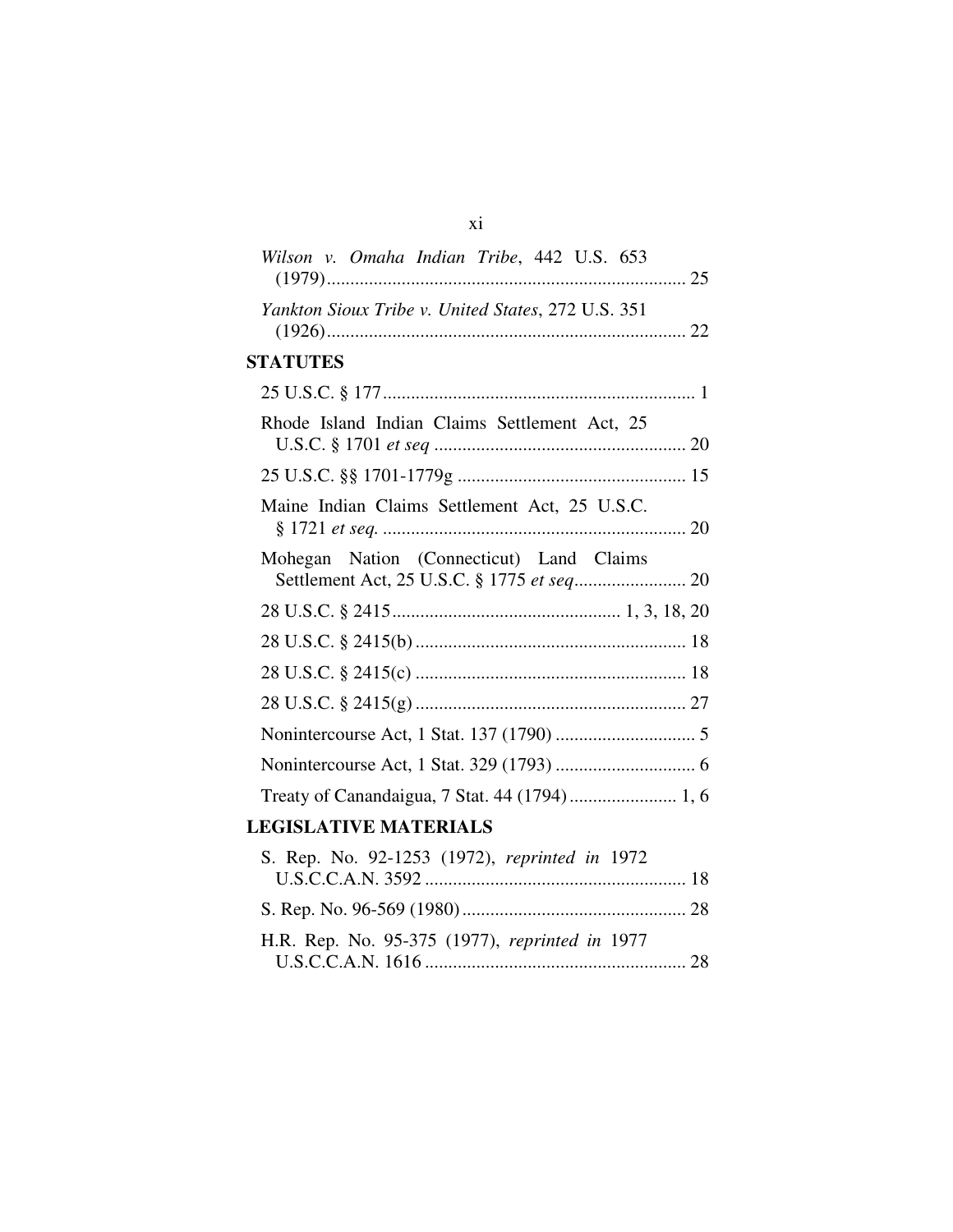# *Statute of Limitations Extension for Indian Claims: Hearings on S. 1377 Before the S. Select Comm. on Indian Affairs*, 98th Cong. 24 (1977)........................ 27

# **MISCELLANEOUS**

| Argument Transcript, County of Oneida v. Oneida<br>Indian Nation of New York State, 470 U.S. 226                                             |  |
|----------------------------------------------------------------------------------------------------------------------------------------------|--|
| 4 American State Papers: Indian Affairs 142                                                                                                  |  |
| Felix S. Cohen, Handbook of Federal Indian Law                                                                                               |  |
|                                                                                                                                              |  |
| Chris Lavin, Responses to the Cayuga Land Claim,<br>in <i>Iroquois Land Claims</i> 87 (Christopher Vecsey                                    |  |
| Katherine A. Nelson, Resolving Native American<br>Land Claims and the Eleventh Amendment:<br>Changing the Balance of Power, 39 Vill. L. Rev. |  |
| William A. Starna, <i>Epilogue</i> , in <i>Iroquois Land</i><br>Claims 163 (Christopher Vecsey & William A.                                  |  |

## xii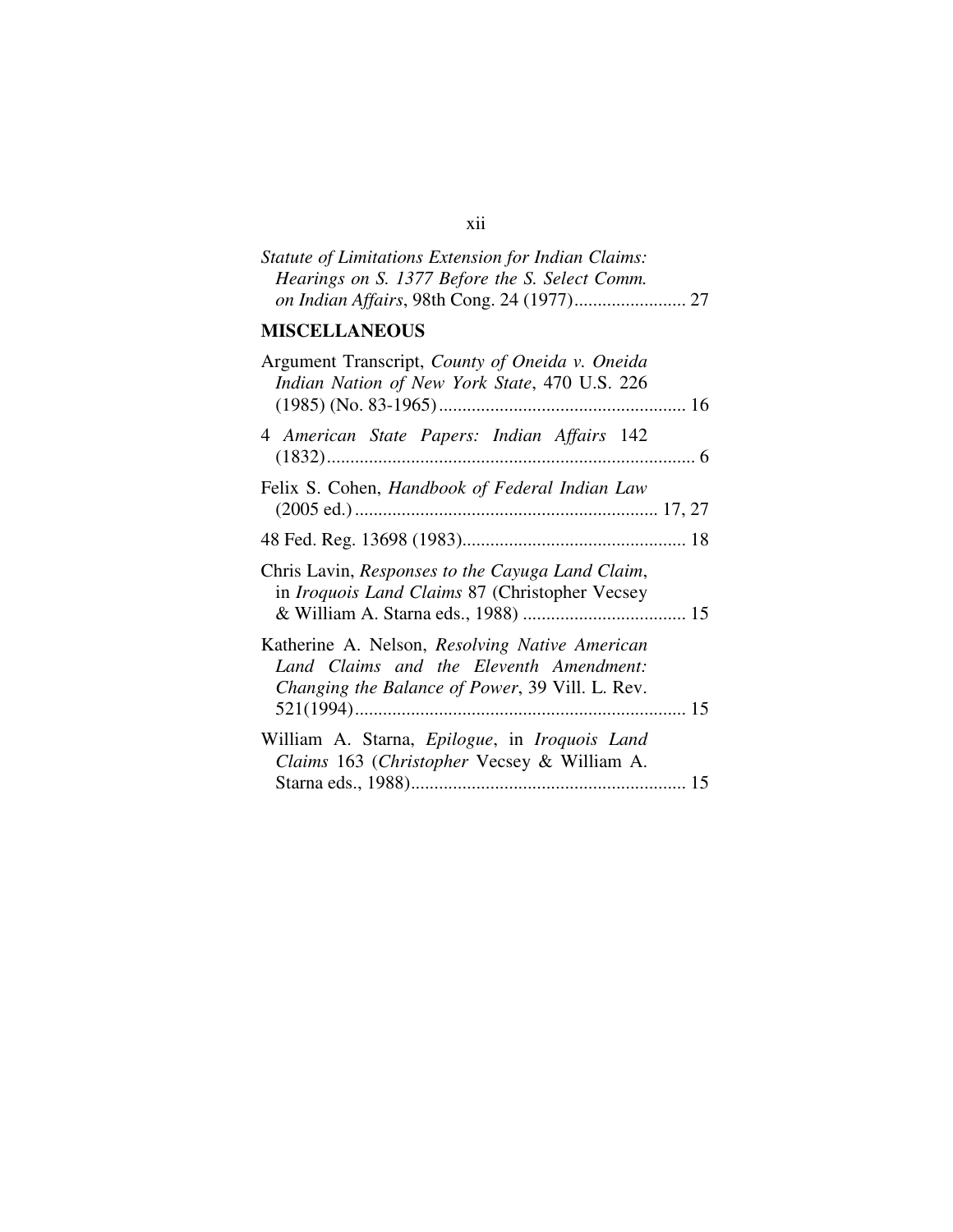# **OPINIONS BELOW**

The opinion of the U.S. Court of Appeals for the Second Circuit is reported at 413 F.3d 266, and is reprinted in the Appendix to the Petition ("Pet. App.") at 1a-48a. The district court opinions most relevant to this petition are those reported at 667 F. Supp. 938 (N.D.N.Y. 1987), 730 F. Supp. 485 (N.D.N.Y. 1990), 758 F. Supp. 107 (N.D.N.Y. 1991), 771 F. Supp. 19 (N.D.N.Y. 1991), and 165 F. Supp. 2d 266 (N.D.N.Y. 2001), and an unreported decision available at 1999 WL 509442, all of which are reprinted at Pet. App. 51a-379a. A complete list of the district court's opinions is provided at 49a-50a.

## **JURISDICTION**

The court of appeals entered its judgment on June 28, 2005. Timely petitions for rehearing filed by petitioners and the United States were denied on September 8, 2005. Pet. App. 382a. Justice Ginsburg extended the time to file this petition to and including February 6, 2006. This Court has jurisdiction under 28 U.S.C. § 1254(1).

## **STATUTES INVOLVED**

This case involves 25 U.S.C. § 177 (the "Nonintercourse Act"), which provides that "no purchase" of Indian lands that occurs without the consent of the United States "shall be of any validity in law or equity"; the statute of limitations contained in 28 U.S.C. § 2415, in which Congress addressed the timeliness of certain Indian claims; and the 1794 Treaty of Canandaigua, 7 Stat. 44, which guaranteed to the Cayugas a 64,015-acre federal reservation in central New York. The pertinent provisions are reproduced at Pet. App. 384a-394a.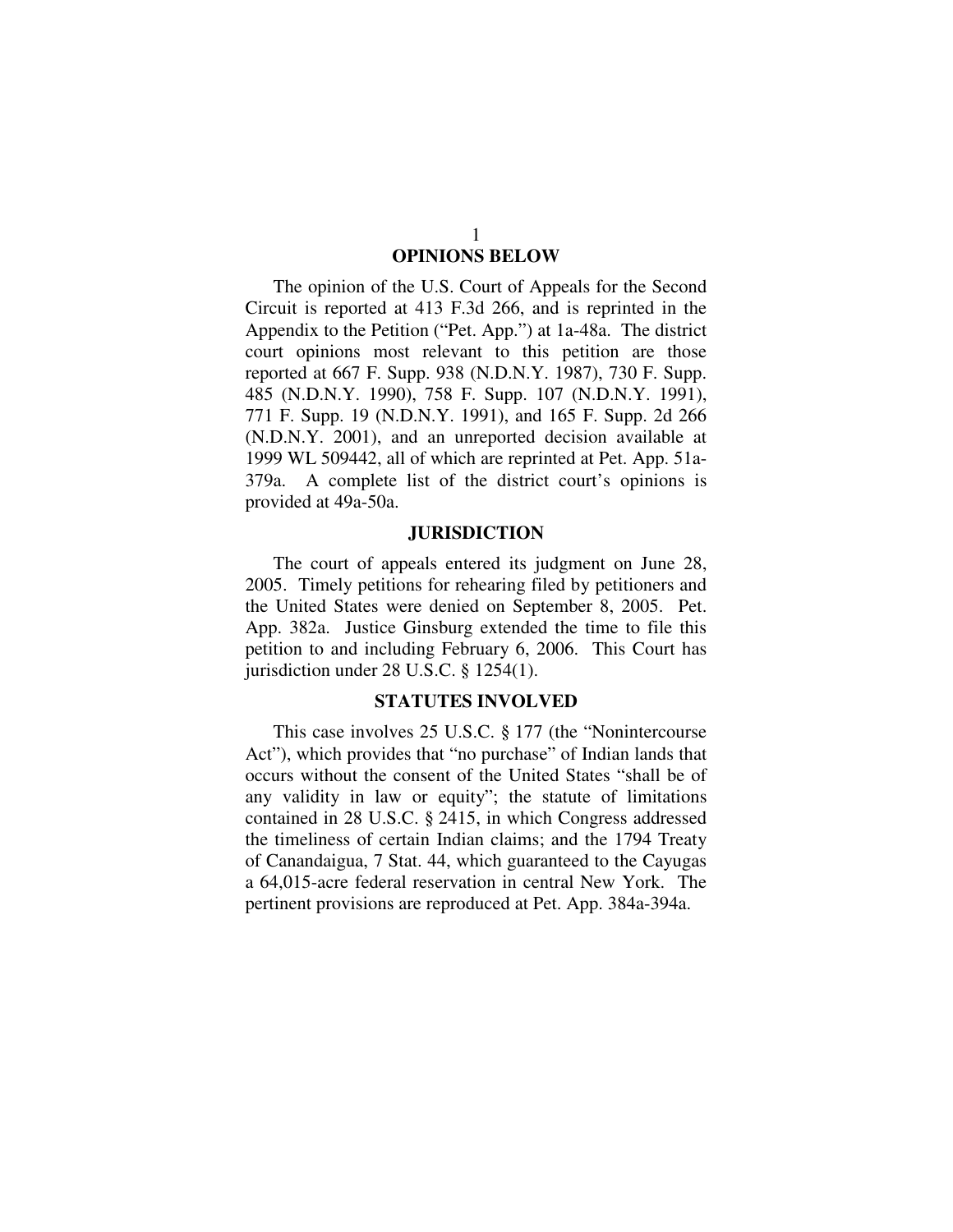## **STATEMENT OF THE CASE**

The Cayuga Indian Nation of New York, the Seneca-Cayuga Tribe of Oklahoma (the "Tribes"), and the United States have for decades litigated land claims seeking compensation from the State of New York for 64,015 acres of reservation land the State unlawfully acquired from the Cayugas in 1795 and 1807 in violation of the federal Nonintercourse Act and the federal Treaty of Canandaigua. The Tribes' claims are identical to the claims this Court endorsed in the "test case" decided in *Oneida Indian Nation of New York State v. County of Oneida*, 414 U.S. 661 (1974) ("*Oneida I* "), and *County of Oneida v. Oneida Indian Nation of New York State*, 470 U.S. 226 (1985) ("*Oneida II* ").

The district court in the present case rejected all claims for relief that would eject current owners from the disputed lands, holding that such relief would be inequitable to present landowners. Consistent with *Oneida II*, however, the district court allowed the Tribes' damages claims to proceed. In March 2002, after more than twenty years of litigation (including two full trials on issues related to damages), the district court awarded the Tribes and the United States a monetary judgment against the State for \$247.9 million as compensation for the State's unlawful acquisitions.

A sharply divided panel of the Second Circuit reversed. The panel majority held that this Court's decision last term in *City of Sherrill v. Oneida Indian Nation of New York*, 125 S. Ct. 1478 (2005), had "dramatically altered the legal landscape" and compelled the conclusion that the doctrine of laches barred all ancient tribal land claims, even those solely for money damages, regardless of whether the United States was also a plaintiff in the litigation. Pet. App. 13a.

The Second Circuit's decision merits immediate review. In its 1985 decision in *Oneida II*, this Court affirmed an Indian tribe's right to damages under circumstances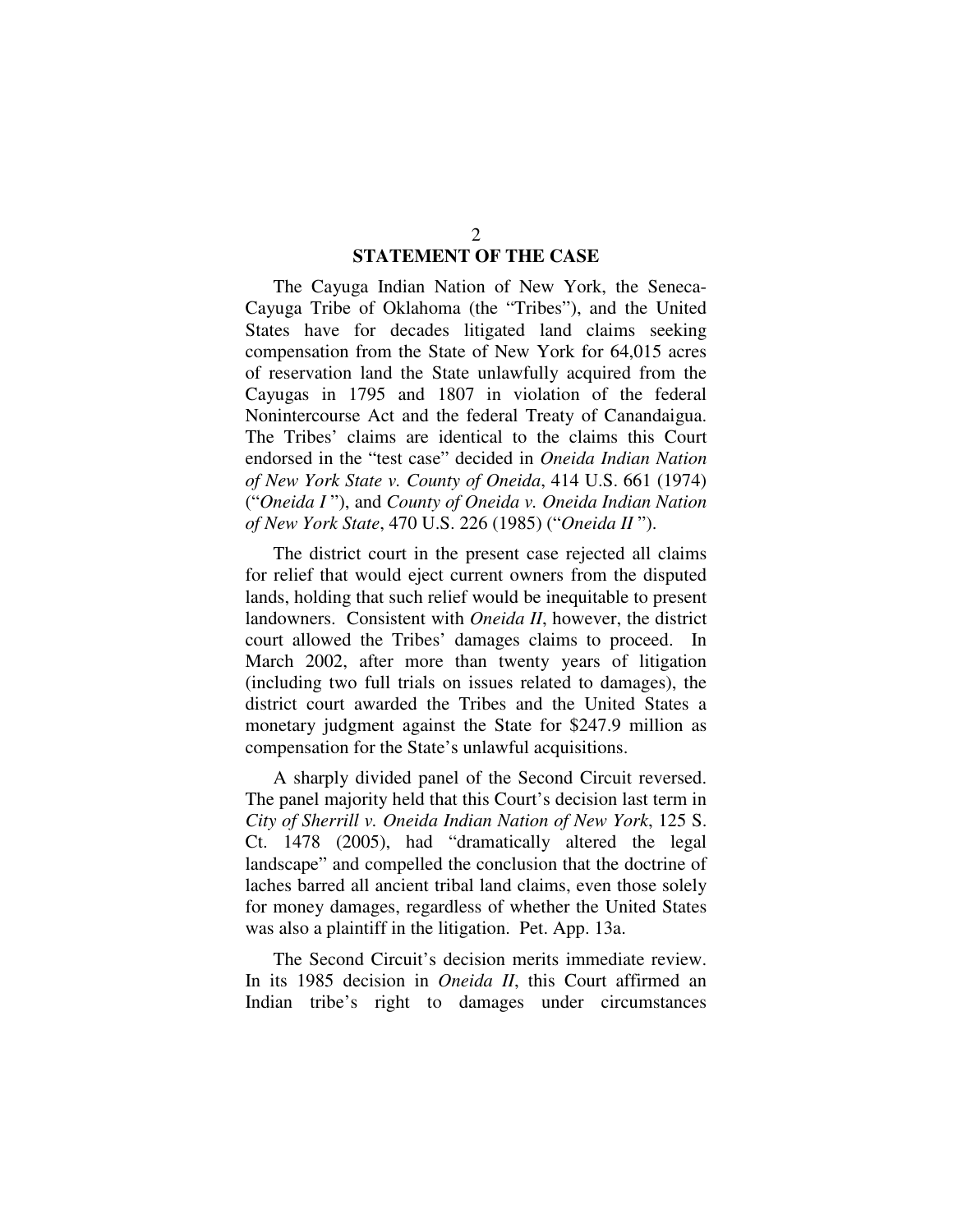indistinguishable from those presented here, holding that "neither petitioners nor we have found any applicable statute of limitations or other relevant legal basis for holding that the Oneidas' claims are barred." 470 U.S. at 253. Indeed, noting that the Oneidas' suit was timely under 28 U.S.C. § 2415 – the governing statute of limitations – the Court concluded that the application of an additional time bar would constitute a "violation of Congress' will." 470 U.S. at 244. Two decades later, in *Sherrill*, this Court carefully preserved the damages remedy upheld in *Oneida II*, drawing a clear distinction between "disruptive" forward-looking equitable relief to re-establish actual sovereignty over land (at issue in *Sherrill*) and damages awards to remedy past wrongs (at issue here and in *Oneida II*). The Court stated in *Sherrill* that its decision "d[id] not disturb" its prior ruling in *Oneida II*. 125 S. Ct. at 1494.

The district court's decision in this case, which declined to give the Tribes current possession of the land but preserved the availability of damages, is faithful to *Oneida II* and presciently anticipated *Sherrill*. In contrast, the Second Circuit's decision runs roughshod over the carefully crafted limitations in *Sherrill* and effectively overrules *Oneida II*. Under the panel's decision, this Court's decisions in the *Oneida* test case and the decades of litigation that ensued were mere sport, as the Tribes' claims for compensation were "subject to dismissal *ab initio*." Pet. App. 21a.

Compounding its error, the Second Circuit extended its novel laches holding to claims for monetary damages brought by the United States, creating a square conflict with decisions of this Court and other courts of appeals that have consistently rejected application of laches to the United States when, as here, it is litigating as a sovereign to vindicate public rights or national policy. The decision to apply laches to the United States here thus upends the judgments of both Congress and the Executive Branch that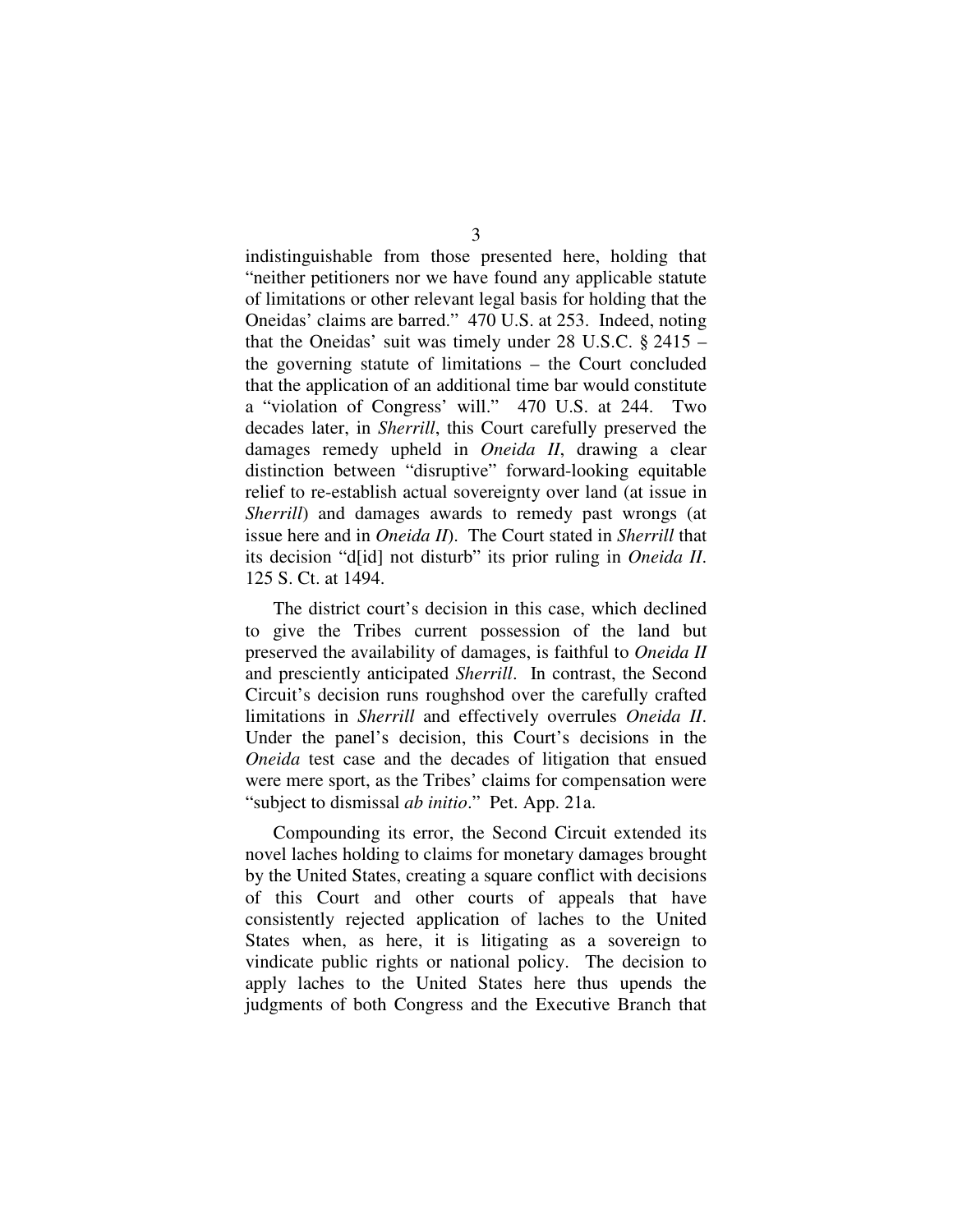the passage of time does not bar the Tribes from recovering damages for the unlawful dispossession of their lands. Congress made that judgment when it enacted (and repeatedly amended) § 2415, under which the claims here are undeniably timely, and the Executive Branch made a similar judgment when it intervened below.

The impact of the Second Circuit's incautious decision is substantial and pernicious. By foreclosing any monetary recovery, even when the United States sues alongside a tribe, the decision below leaves tribes such as the Cayugas without any judicial remedy, despite decades of case law from this Court stating that such a remedy is available for undisputed violations of the federal Nonintercourse Act – an Act that was designed to protect tribes from one-sided land deals such as those at issue here. Likewise, by foreclosing the Tribes' claim here, the decision below eliminates any realistic prospect that the New York tribal land claims will be resolved by a negotiated settlement of the sort that has ended land claim litigation in virtually every other State.

Moreover, there is no ground to delay review. There is no significant tribal land claim litigation pending outside the Second Circuit, and thus no Circuit split is ever likely to develop. And, of course, any split will come too late for New York tribes such as the Cayugas, who have sought recompense for New York's unlawful acquisition for more than two centuries.

The Second Circuit's disregard for this Court's careful preservation of tribal claims for monetary damages, its rejection of the judgment of the political branches, and the conflict between the Second Circuit's decision and decisions of this Court and other courts of appeals regarding the application of laches against the United States provide ample justification for granting a writ of certiorari.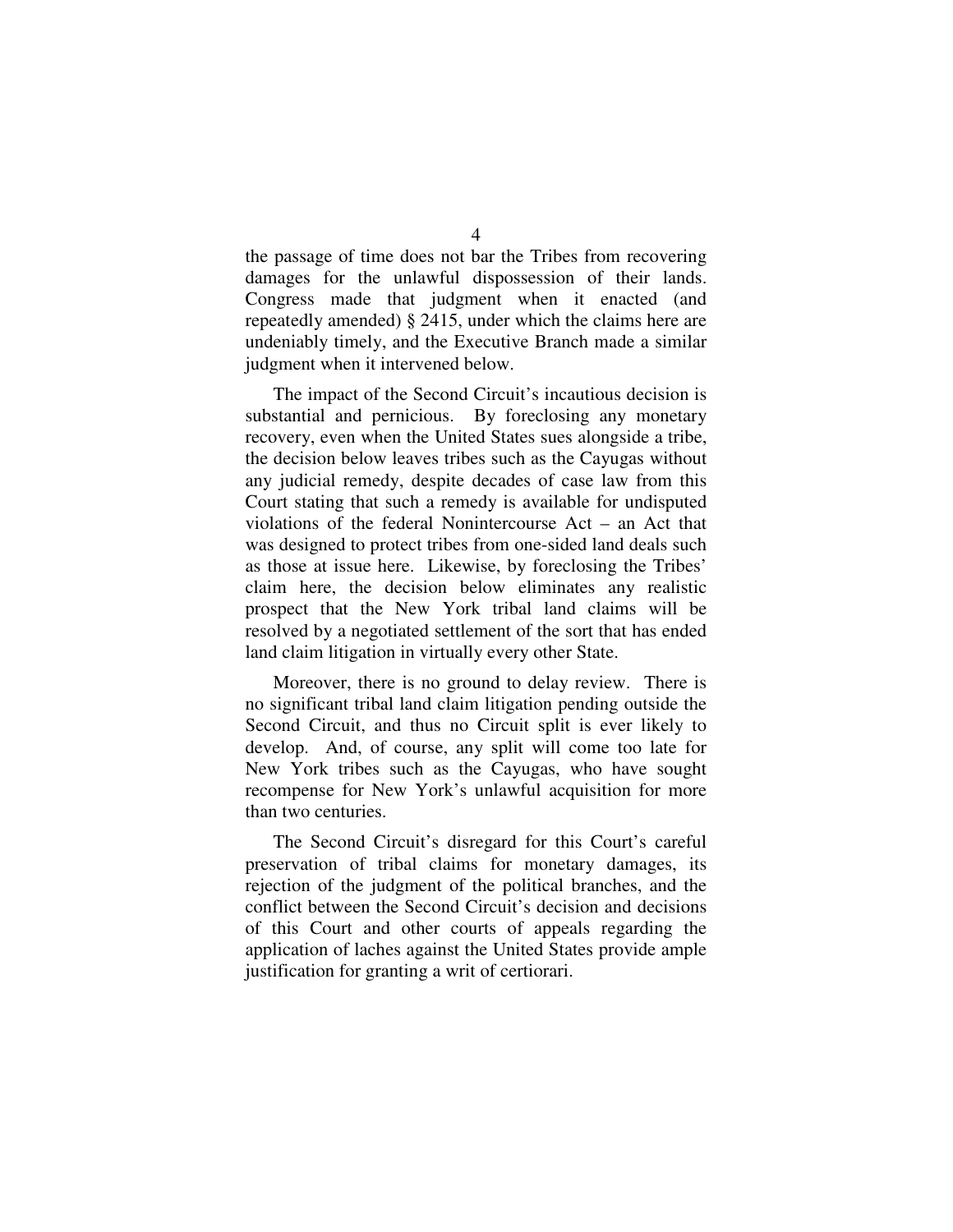## **A. Factual Background.**

The Cayuga Indian Nation was one of the Six Nations of the Iroquois Confederacy and, from time immemorial, had occupied three million acres of land centered around what is now known as Cayuga Lake in central New York.

In July 1788, New York ratified the U.S. Constitution, which reserved to Congress the exclusive right to enter into treaties. Despite that action, in 1788 and 1789 New York enacted legislation authorizing state commissioners to enter into treaties to obtain land from the Oneidas, Onondagas, and Cayugas, all members of the Six Nations. Pet. App. 135a-136a.

On February 25, 1789, New York entered into a treaty with a small faction of the Cayugas. That treaty transferred to New York all of the Cayugas' land except for the 64,015 acres that are the subject of the current litigation. New York concluded similar treaties with the Oneidas and the Onondagas. *Id*. at 135a-137a.

These land grabs sparked unrest among the tribes and threatened to rekindle tribal hostilities against the States. That prompted the federal government to intervene to protect the tribes. In July 1790, Congress enacted the original version of the Nonintercourse Act. It provided that "no sale of lands made by any Indians, or any nation or tribe of Indians within the United States, shall be valid to any person or persons, or to any State . . . , unless the same shall be made or duly executed at some public treaty, held under the authority of the United States." 1 Stat. 137, 138 (1790) (Pet. App. 384a-385a). President Washington expressed the policy of the United States in passing the Act: "Here, then, is the security for the remainder of your lands. No State, nor person, can purchase your lands, unless at some public treaty, held under the authority of the United States. The General Government will never consent to your being defrauded, but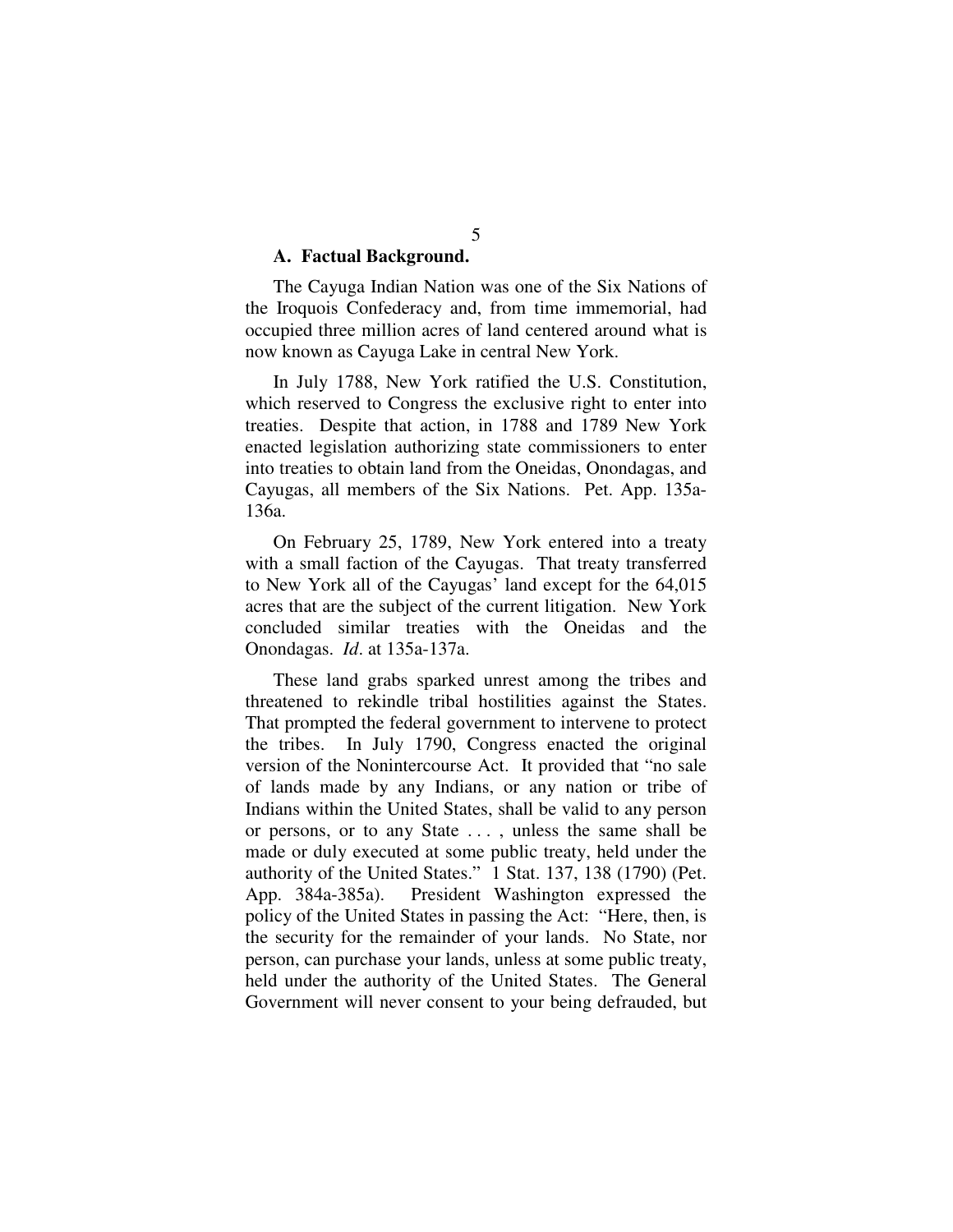it will protect you in all your just rights." 4 *American State Papers: Indian Affairs* 142 (1832), *quoted in* Pet. App. 149a. In 1793, Congress enacted a stronger version of the Act, providing for additional fines and penalties, and providing that "no purchase" made in violation of the Act "shall be of any validity in law or equity." 1 Stat. 329, 330 (1793) (Pet. App. 385a); *see Oneida II*, 470 U.S. at 231-32.

On November 11, 1794, at Canandaigua, New York, the United States entered into a "peace treaty" with the Six Nations. That treaty formally recognized the Cayugas' remaining 64,015 acres as a federally protected reservation. Pet. App. 390a; *see also id.* at 162a.

In brazen disregard of the Nonintercourse Act and the Treaty of Canandaigua, New York set out to purchase the lands that the federal government had reserved for the Cayugas. In April 1795, the state Legislature empowered state commissioners to acquire the remaining Cayuga lands for not more than 50 cents per acre, and, in the very same legislation, it provided that the land was to be sold by the State for not less than two dollars per acre. *Id*. at 167a. The State's Council of Revision vetoed the act because it promoted the interest of the State rather than that of the Indians, *see id*. at 167a-168a, 198a-199a, 205a-206a, but the Legislature overrode the veto, *id.* at 167a-169a.

Upon learning of the State's intentions, Secretary of War Timothy Pickering sought the opinion of Attorney General William Bradford as to whether the Nonintercourse Act would preclude the State's planned purchases. The Attorney General issued an opinion, which Pickering forwarded to the State, confirming the obvious – the State's purchase without federal consent would violate the Act. *See id*. at 173a, 178a-179a.

Nevertheless, on July 27, 1795, the State executed a treaty with a faction of the Cayugas and purported to acquire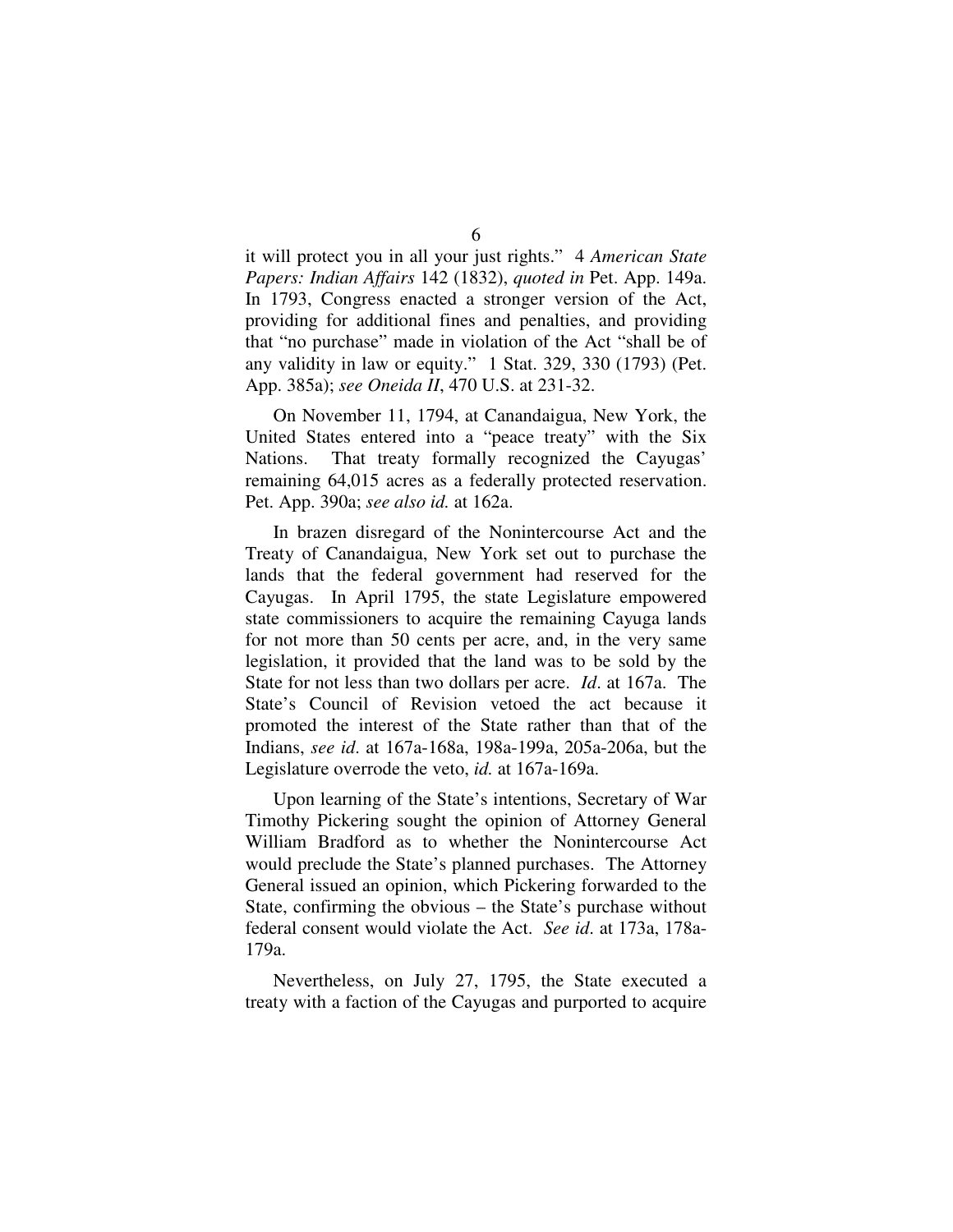all but a few square miles of the Cayugas' 64,015-acre reservation for an \$1,800 annuity. *Id*. at 169a. That treaty was never ratified or approved by Congress as the Nonintercourse Act requires. The State sold the land at auction in November 1796 for an average price of \$4.50 per acre – more than *nine times* the 50 cents per acre paid to the Cayugas. *Id*. at 199a-201a.

On February 26, 1807, New York purchased almost all of the remaining Cayuga reservation for the equivalent of \$1.50 per acre, even though the land was appraised at several times that figure. Pet. App. 211a. As with the 1795 treaty, the state treaty was never ratified or approved by the federal government. *Id*. at 210a, 356a. These transactions left the Cayugas landless.<sup>1</sup>

Over the next 175 years, the Cayugas pressed repeatedly to obtain fair compensation for their lands. Indeed, within weeks of the 1795 Treaty, Cayugas who were not part of the faction that sold the reservation lands to New York complained to federal authorities that their lands had been sold in violation of federal treaties.

Judicial relief was, however, unavailable. New York law precluded suits by Indians in state court to recover lands in the absence of a specific state statute granting jurisdiction. *See, e.g.*, *Johnson v. Long Island R.R.*, 162 N.Y. 462, 467-68 (1900); *Seneca Nation of Indians v. Appleby*, 196 N.Y. 318, 320-21 (1909). Nor could the Tribes' claims be heard in federal court. General federal question jurisdiction did not exist until 1875 (except for a brief period from 1801-02). *See Oneida II*, 470 U.S. at 255 n.1 (Stevens, J., dissenting). Even after Congress conferred such jurisdiction, the Second Circuit expressly held that tribal claims for ejectment did not fall

 $1$  The 1789 Treaty had reserved a one-square-mile lot for the Cayuga Chief Fish Carrier. The State purchased that lot in 1841. *See* Pet. App. 210a n.23.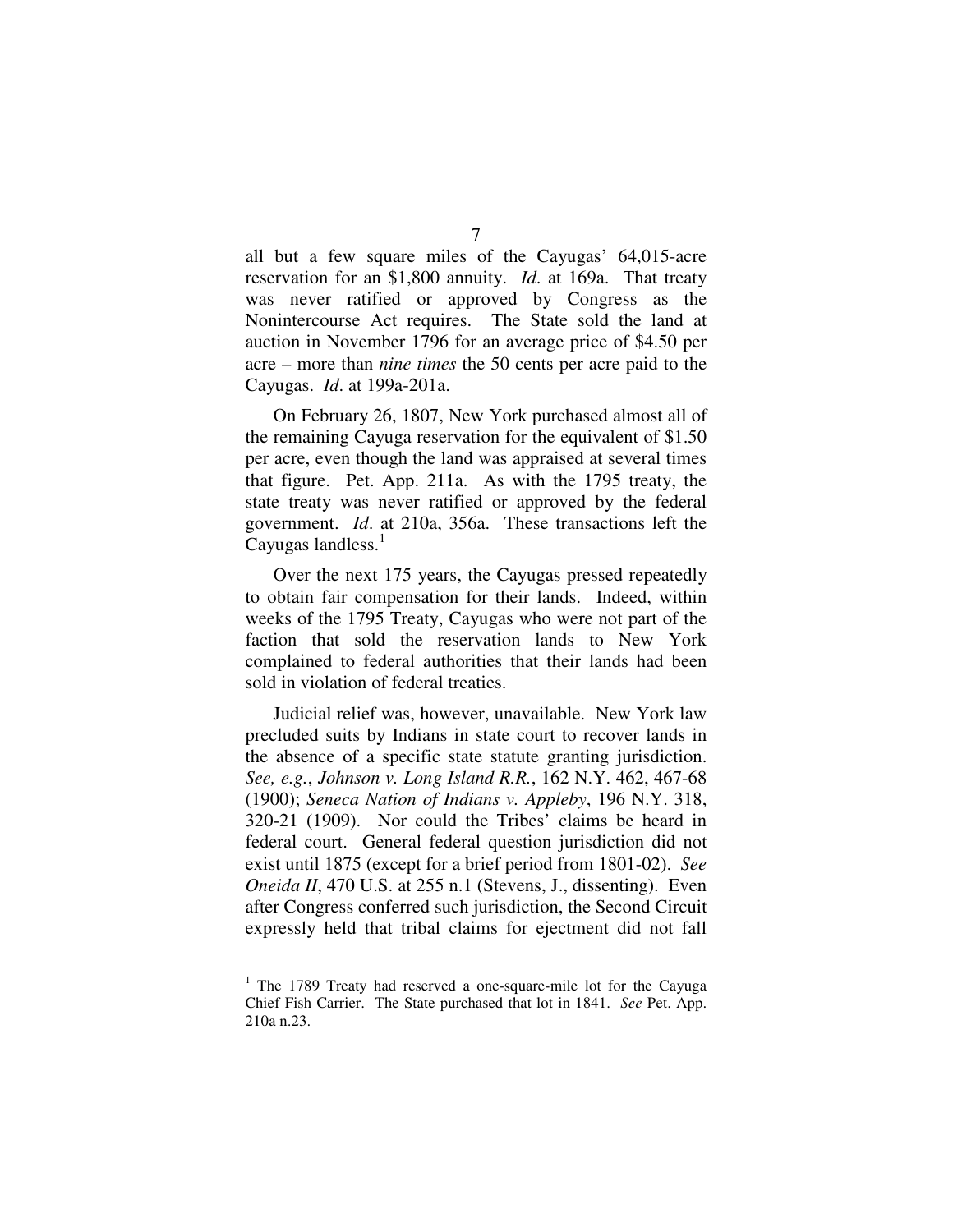within the jurisdictional grant, *see, e.g.*, *Deere v. St. Lawrence River Power Co.*, 32 F.2d 550 (2d Cir. 1929), a position the Second Circuit maintained until reversed by this Court in *Oneida I*. *Cf. Cherokee Nation v. Georgia*, 30 U.S. 1, 17-18 (1831) (holding that tribes could not invoke this Court's original jurisdiction to sue a State).

Lacking a judicial forum, the Cayugas sought redress from the state Legislature. In 1853 and in 1861, a Grand Sachem of the Six Nations presented the Legislature with a "memorial" seeking compensation for their lands. A state Senate Committee on Indian Affairs recognized the State's "large profit" on the Cayuga transactions and recommended further compensation for the Cayugas, but the state Legislature rejected the resulting bill, as well as similar bills in 1890, 1891, and 1895. Pet. App. 201a-202a, 212a-214a.

The Tribes' efforts through the middle of the twentieth century eventually resulted in some nominal payments from the State, but it was not until this Court's decision in *Oneida I*, reversing the Second Circuit's longstanding jurisdictional bar and holding that tribal land claims may be brought in federal court, that the Tribes had any real prospect of remedying the State's unlawful actions. *Id*. at 214a-215a.<sup>2</sup>

#### **B. District Court Proceedings.**

In the wake of *Oneida I*, the Tribes sought to reach a negotiated resolution of the land claims before filing suit. Only after it became clear that the negotiations would not produce a final resolution did the Tribes turn to federal court. The ensuing district court proceedings spanned nearly twenty-five years.

The Seneca-Cayuga Tribe of Oklahoma sought and obtained compensation of roughly \$70,000 directly from the United States under the Indian Claims Commission. Pet. App. 371a-372a. The Cayuga Indian Nation of New York did not participate in those proceedings, and the State was not a defendant in that action.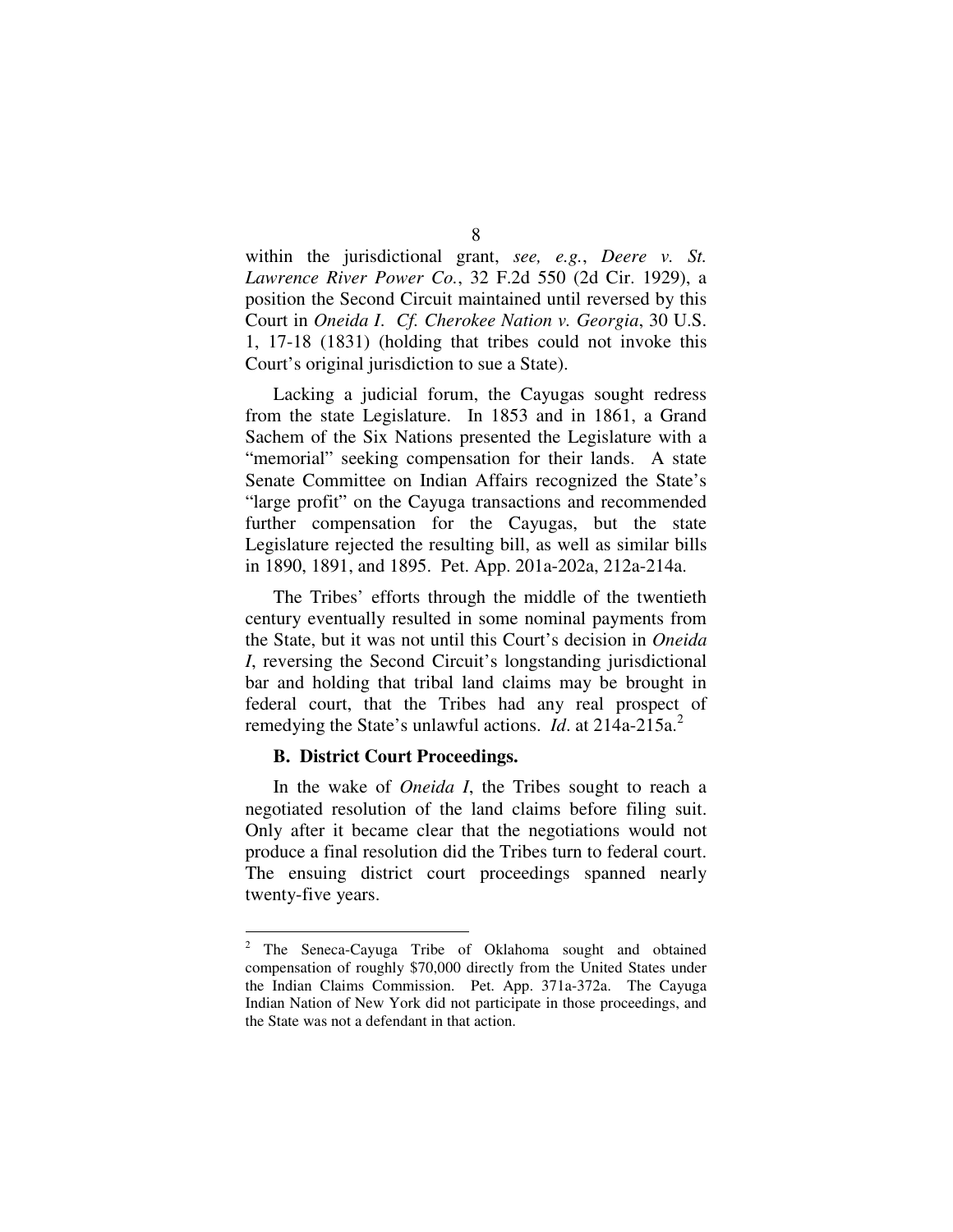In 1980, the Cayuga Indian Nation of New York filed the instant litigation in the U.S. District Court for the Northern District of New York against state officials and agencies, the counties of Cayuga and Seneca, and various commercial and individual landowners. In 1981, the Seneca-Cayuga Tribe of Oklahoma intervened as a plaintiff, and, in 1992, the United States also intervened as a plaintiff. The Tribes and the United States alleged principally that New York's purchases from the Cayugas were void under the Nonintercourse Act, and they sought relief that included ejectment and damages.

After twelve years of litigation, Judge Neal P. McCurn – who presided over all of the district court proceedings – granted the plaintiffs summary judgment on liability. Judge McCurn recognized, as Attorney General Bradford had 200 years earlier, that New York's purchases were invalid under the Nonintercourse Act: The federal government had "conferred recognized title to the Cayugas concerning the subject property" in the 1794 Treaty of Canandaigua, Pet. App. 333a, and New York's subsequent acquisitions of the land were "never properly ratified by the federal government as required by the Nonintercourse Act," *id*. at 337a.

Judge McCurn also rejected defendants' argument that laches barred all of the claims. Because the Tribes' claims were timely under 28 U.S.C. § 2415, he found laches was simply inapplicable. *Id*. at 307a-311a.

After mediation failed, the district court considered appropriate remedies. Anticipating this Court's decision in *Sherrill*, Judge McCurn held that the Tribes could not recover actual possession of their lands because vindication of the Tribes' rights "cannot come at the expense of the current landowners." *Id*. at 287a; *see also id.* at 299a-300a. Consistent with *Oneida II*, however, the district court allowed the damages claims to proceed.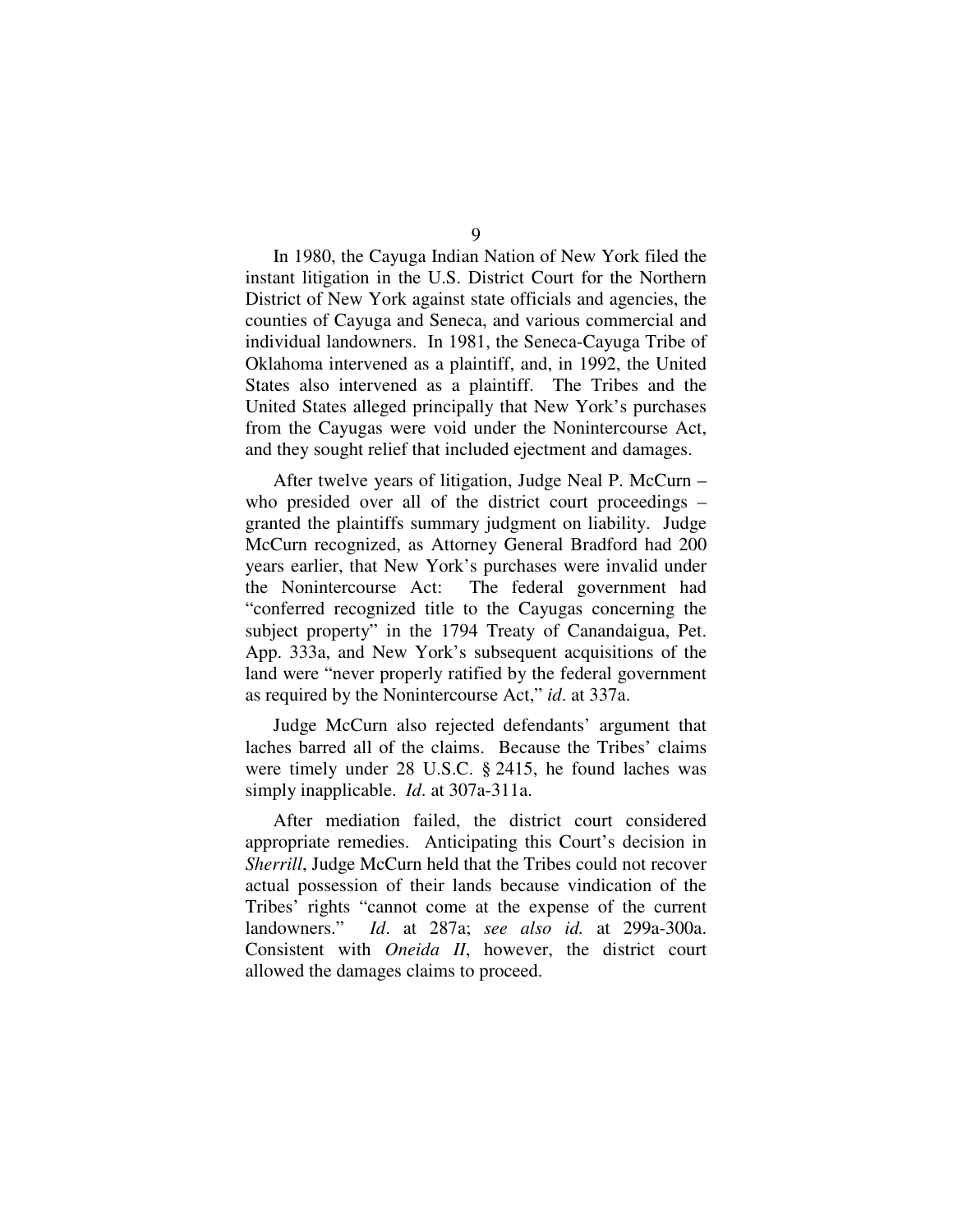In 2000, the court conducted a six-week jury trial to determine damages against the State, which the court held was liable for all of the damages. The jury placed the present value of the land at issue – 64,015 acres in central New York – at only \$35 million, and it found the total fair rental value for the entire area to be just \$17,156.86 per year for each of the 204 years at issue. *Id*. at 52a, 55a-56a. 3

Thereafter, the court conducted a 5-week bench trial to determine prejudgment interest. Remarkably, the State's expert presented an analysis that resulted in the Tribes' *owing the State* approximately \$7.6 million. *Id*. at 224a. The district court rejected that testimony, as well as that of the Tribes' economist, and chose instead to credit the testimony of the United States' expert. That expert calculated prejudgment interest at approximately \$527 million, applying the lowest "risk-free" interest rate for each year. *Id*. at 226a-229a.

The district court then applied "equitable considerations" to determine the final amount of prejudgment interest. Judge McCurn made an express factual finding that any delay in the Tribes' filing suit to seek compensation "was not unreasonable, insofar as the actions of the Cayuga are concerned." *Id*. at 219a; *see also id.* ("The court cannot find that the Cayuga are responsible for any delay in bringing this action."). He nonetheless reduced the amount of interest by 60% to reflect principally "the passage of 204 years" and the United States' failure to take affirmative steps to protect the Tribes. The court ultimately awarded prejudgment interest of \$211,000,326.80, for a total judgment against the State of \$247,911,999.42. *Id*. at 236a-237a.

 $3$  As a point of comparison, the Counties had previously assessed the land at issue in its unimproved condition at \$156 million, even excluding tax exempt property worth at least \$25 million.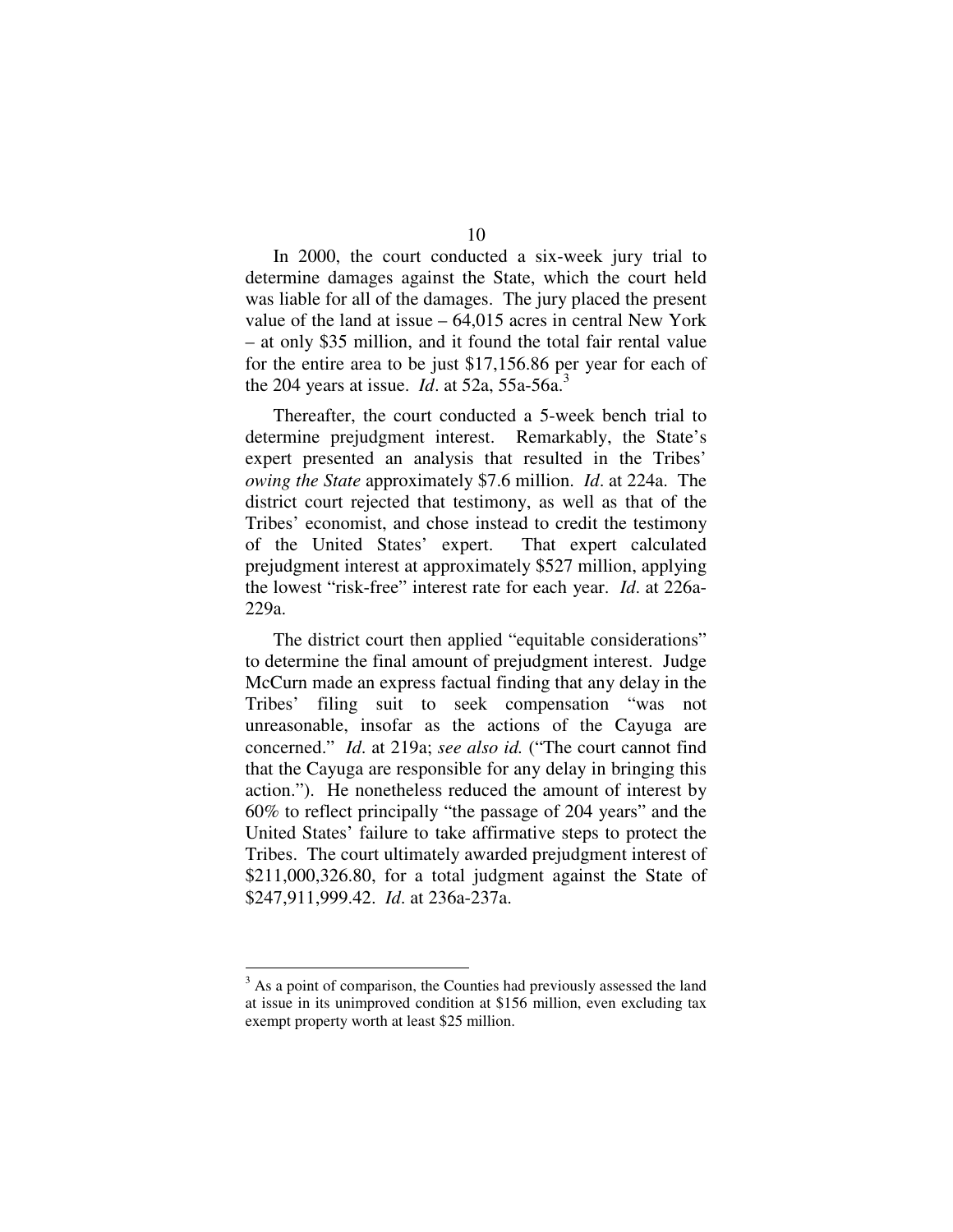## **C. Second Circuit Proceedings.**

A sharply divided panel of the Second Circuit reversed. The panel majority believed that this Court's decision in *Sherrill*, which had been decided while the appeal was pending, had "dramatically altered the legal landscape against which we consider plaintiffs' claims." Pet. App. 13a. According to the majority, "what concerned the [*Sherrill*] Court was the disruptive nature of the claim itself," *id*. at 14a, rather than the disruptiveness of the particular relief (restoring tribal sovereignty over the land) at issue in *Sherrill*. The Second Circuit did not acknowledge the repeated statements in *Sherrill* emphasizing the distinction between rights and remedies and expressly limiting the opinion in *Sherrill* to the latter.

In the majority's view, the Tribes' "'possessory claim'" for damages was "indisputably disruptive," even if monetary damages against the State of New York were the only relief available. *Id.* at 16a. According to the Second Circuit, "this disruptiveness is inherent in the claim itself – which asks this Court to overturn years of settled land ownership – rather than an element of any particular remedy which would flow from the possessory land claim." *Id*. Based solely on this misreading of *Sherrill*, the majority interposed a judge-made time bar, concluding that "equitable defenses apply to possessory land claims of this type," *id*. at 19a, even when all that is at issue is a "monetary remedy," *id*. at 21a.

The panel majority also rejected the argument that its decision could not be squared with *Oneida II*. Again conflating right and remedy, the panel stated that *Oneida II* had "reserv[ed] 'the question whether equitable considerations should limit the relief available,'" *id*. at 19a, and it concluded that *Sherrill* had directly "addresse[d] the question reserved in *Oneida II*," *id.*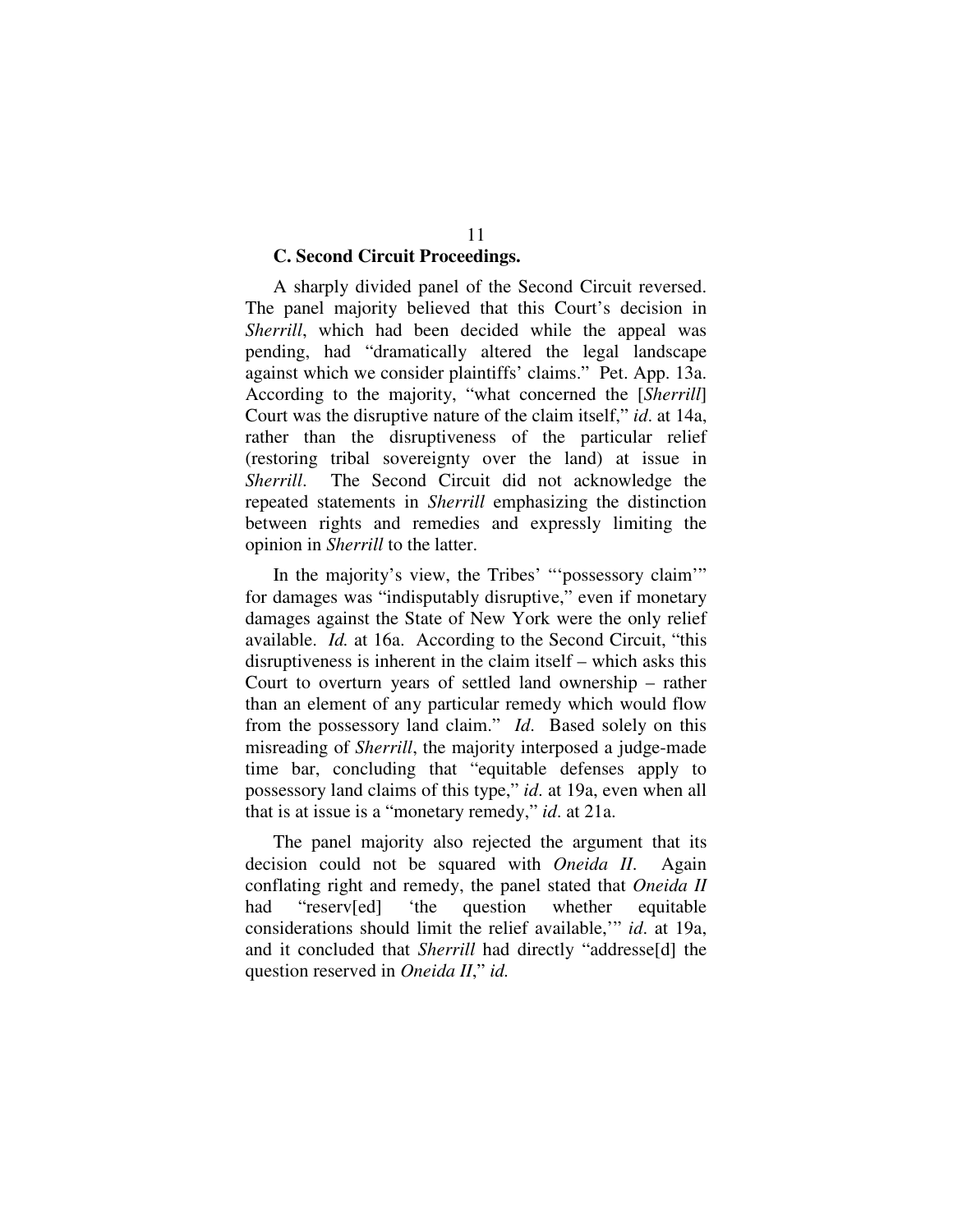For similar reasons, the majority concluded that the Tribes' claim for trespass damages was "likewise subject to dismissal," *id*. at 21a-22a, even though trespass (unlike ejectment) does not require any current possessory interest, and thus would not appear to be "disruptive" even under the Second Circuit's approach. According to the panel majority, the Tribes' trespass claim was "based on a violation of their constructive possession," and thus "it follows that plaintiffs' inability to secure relief on their ejectment claim alleging constructive possession forecloses plaintiffs' trespass claim." *Id*. at 22a.

Finally, the majority held that laches barred the claims asserted by the United States. The majority conceded that "the United States has traditionally not been subject to the defense of laches," and that laches is not available against the federal government "when it undertakes to enforce a public right or protect the public interest." *Id*. at 22a, 24a n.8. The majority nevertheless concluded, without citation or analysis, that "this case does not involve the enforcement of a public right or the protection of the public interest." *Id*. at 24a n.8.

Judge Hall dissented. Addressing first the majority's application of laches to the Tribes' claims, Judge Hall cited settled law from this Court holding that "[t]he defense of laches pertains only to the remedy sought, not to the claim itself." *Id*. at 33a. She noted that "where a plaintiff seeks ejectment damages, rather than restoration of a possession interest, application of the doctrine of laches to such a money damage claim is rarely if ever justified." *Id*. at 34a.

Judge Hall recognized that nothing in *Sherrill* was to the contrary: "the clear language of . . . *Sherrill* confines its holding to the use of laches to bar certain relief, not to bar a claim or all remedies." *Id*. at 43a.

Judge Hall also dissented from the majority's dismissal of the trespass claim, concluding that the claim "is not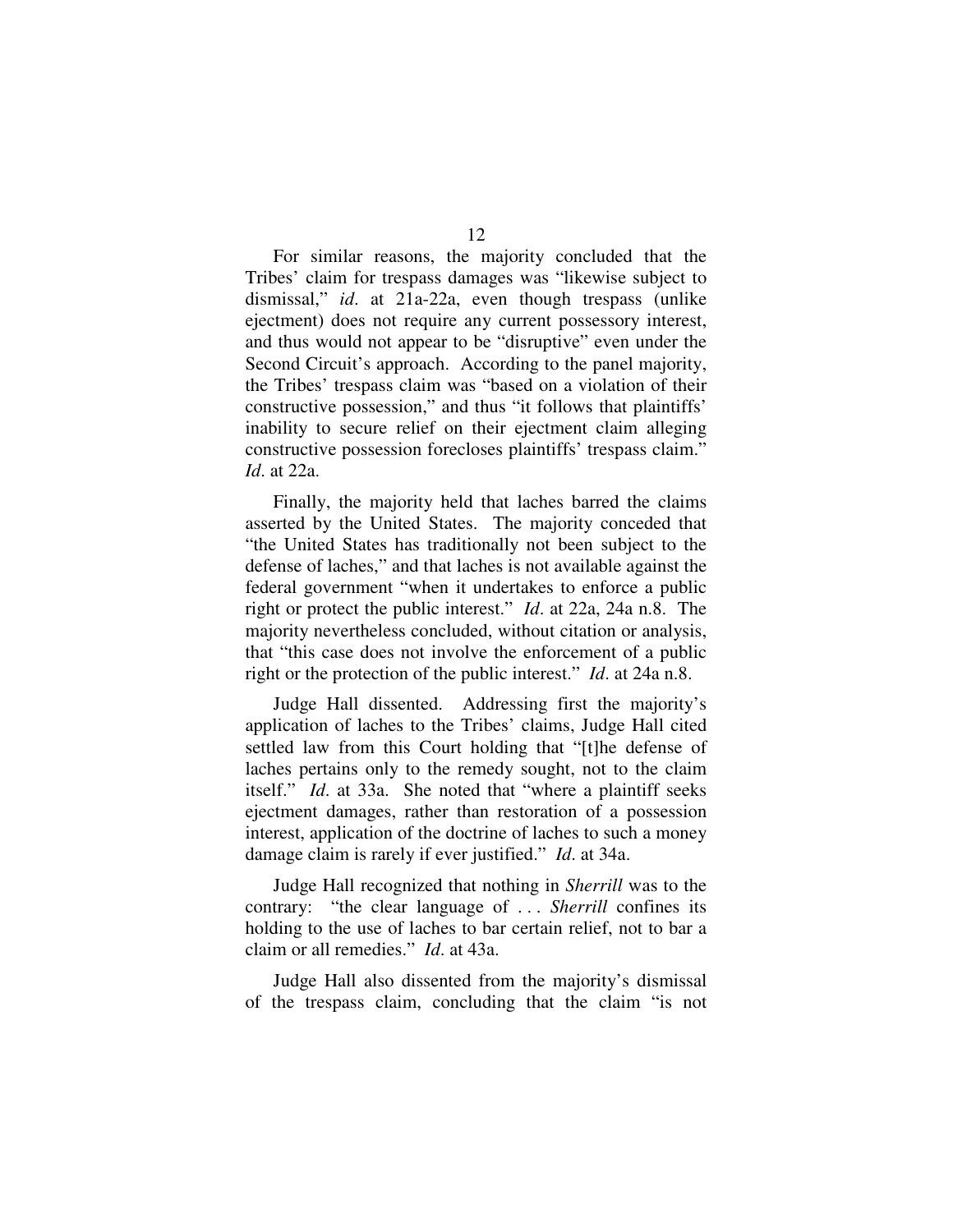predicated upon the plaintiffs' possessory claim, nor is there any relationship between the two claims that necessitates dismissal." *Id*. at 36a.

Finally, Judge Hall took the majority to task for its unprecedented application of laches to the United States acting as a sovereign. Judge Hall underscored that the United States had "pursue[d] a right created by a federal statute and proceed[ed] in its sovereign capacity," *id*. at 38a, citing this Court's cases repeatedly holding that, "insofar as it acts on behalf of Indian tribes, the United States acts to protect a public interest, entirely dissimilar from the private interest served where the United States pursues an action based on its purely commercial endeavors." *Id*. at 42a-43a.

## **REASONS FOR GRANTING THE PETITION**

The New York Indian land claims are a matter of great importance. On three separate occasions over the past three decades, this Court has granted a petition for a writ of certiorari to address significant questions of federal law involving New York's unlawful purchase of lands from the Six Nations at the end of the eighteenth century. In each decision, the Court emphasized that federal law preserves for the tribes the right to meaningful retrospective relief for the ancient wrongs done to them.

After unanimously establishing federal jurisdiction over such claims in *Oneida I*, this Court in *Oneida II* effectively settled the question whether any time bar precluded the New York tribes' claims for damages. This Court held that "neither petitioners *nor we* have found any applicable statute of limitations *or other relevant legal basis* for holding that the Oneidas' claims are barred," 470 U.S. at 253 (emphasis added), and it concluded that imposing such a time bar "would be a violation of Congress' will," *id.* at 244, as expressed in 28 U.S.C. § 2415. Although the defendants in *Oneida II* had waived laches in the court of appeals, this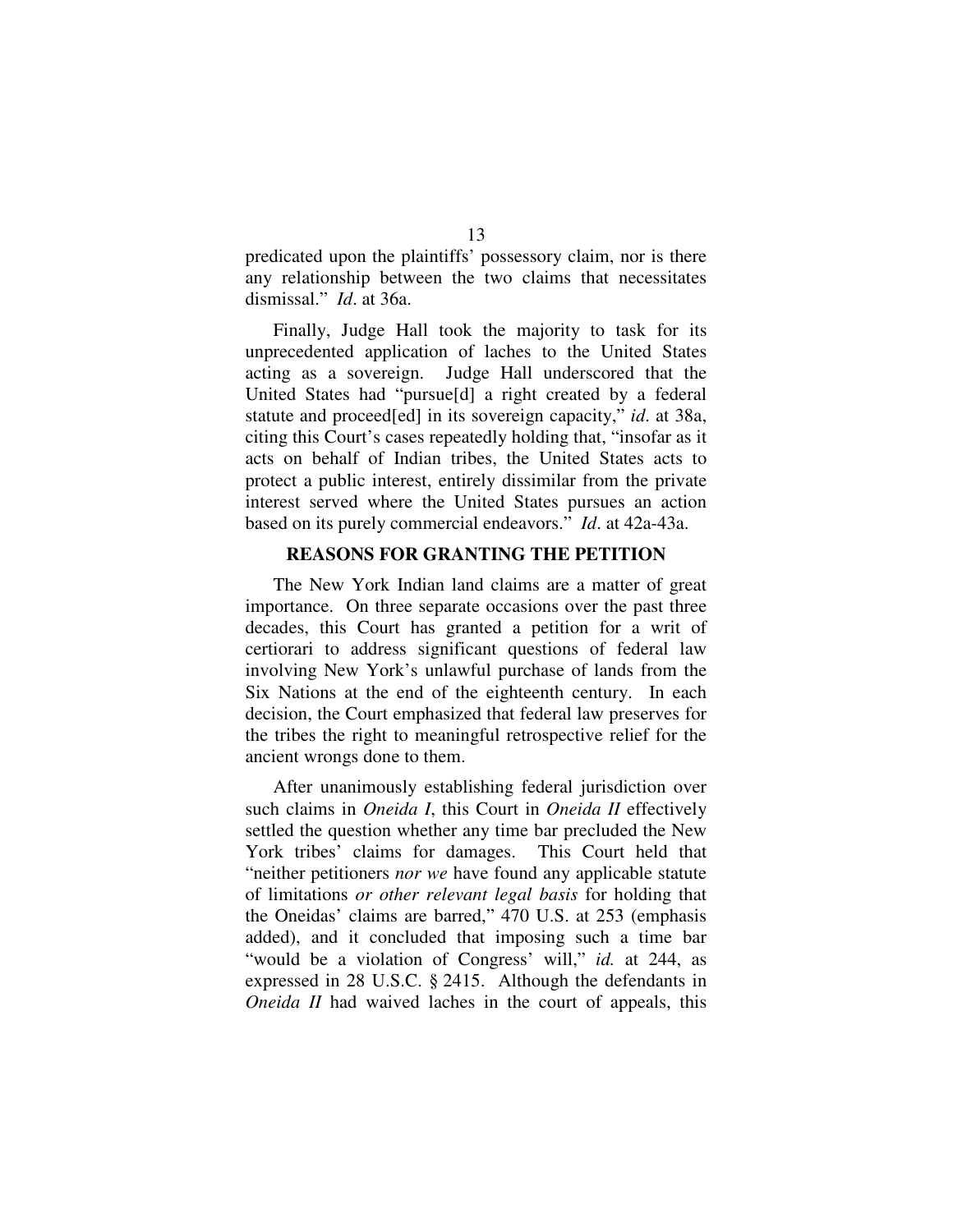Court made clear that it would have rejected the laches defense had the issue been squarely presented. *Id.* at 244 n.16. For nearly two decades, the New York tribes have litigated their federal claims and untold resources have been expended on that understanding, which this Court in *Sherrill* pointedly "d[id] not disturb." 125 S. Ct. at 1494.

The Second Circuit has now taken it upon itself to terminate all of this litigation in one stroke, insisting that *Sherrill* forecloses the Tribes' claims for monetary damages – indeed, that the district court should have dismissed the Tribes' claims "*ab initio*." Pet. App. 21a.

Review of the Second Circuit's decision is urgently needed. The Second Circuit has shut down not only petitioners' land claims, but almost certainly those of the Oneidas (which are still pending in district court) and other members of the Six Nations. The decision thus returns the New York tribes to where they stood prior to *Oneida I*, without any judicial remedy for their ancient dispossessions. To reach that result, the Second Circuit not only ignored the careful, express limitations in *Sherrill*; it effectively overruled *Oneida II*. The decision below is, at the very least, an important pronouncement of federal law on which this Court, and not the Second Circuit, should have the last word.

Furthermore, the Second Circuit reached its result despite the presence of the United States as a plaintiff. The application of laches to bar a claim of the United States when it acts in its sovereign capacity flies in the face of decisions of this Court and conflicts with decisions of the courts of appeals. The application of laches is also irreconcilable with 28 U.S.C. § 2415, the statute of limitations under which the claims of the Tribes and the United States are timely.

Review is also appropriate because the consequences of the Second Circuit's decision are severe. The decision eliminates any realistic possibility for the sort of negotiated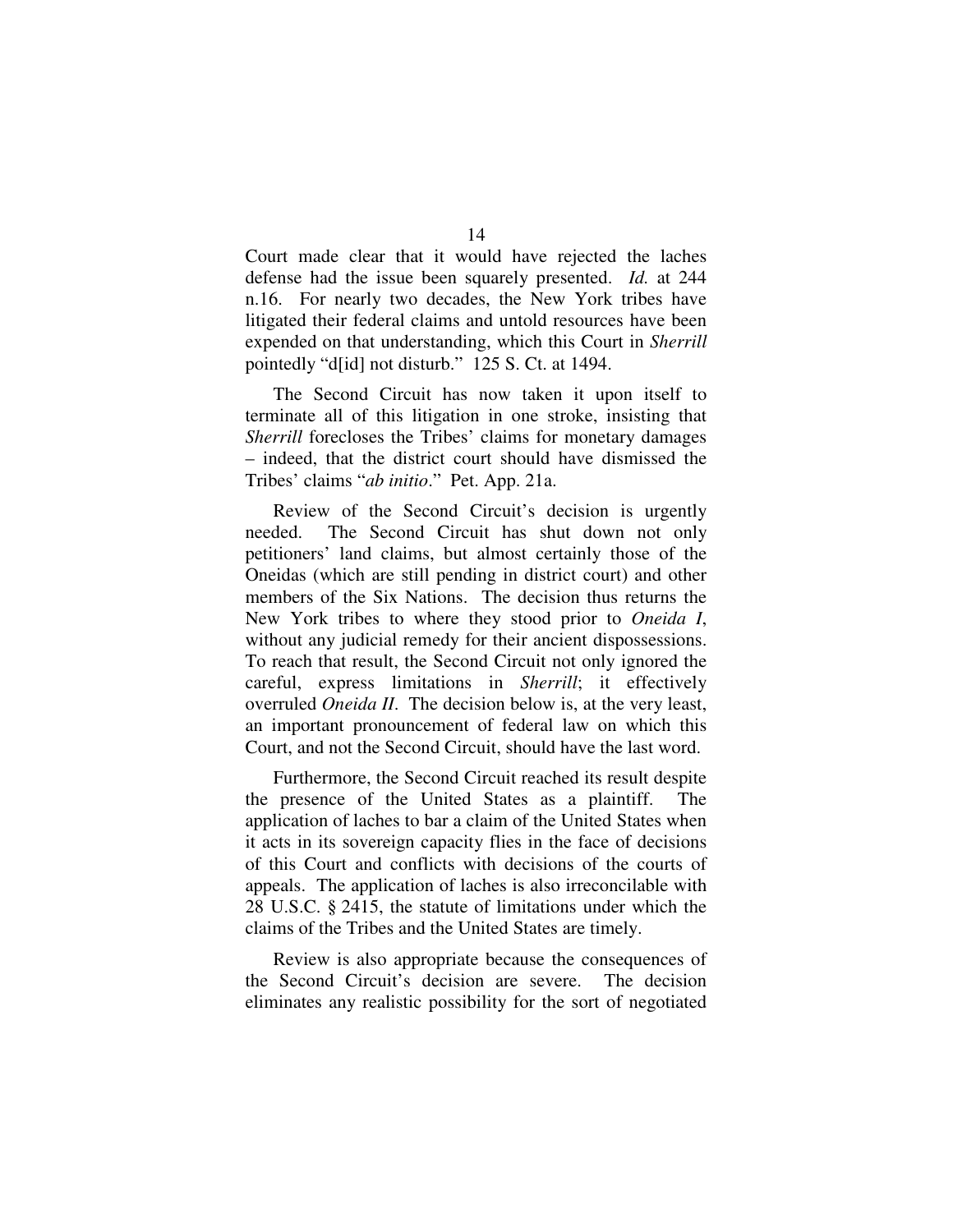solution – blessed by Congress – this Court has long encouraged. *See Oneida II*, 470 U.S. at 253; *cf. Wagnon v. Prairie Band Potawatomi Nation*, 126 S. Ct. 676, 698 (2005) (Ginsburg, J., dissenting) (discussing the importance of resolving disputes on a sovereign-to-sovereign basis). If the decision below stands, the State will have little incentive to negotiate, and the Cayugas will remain dispossessed of their homeland and uncompensated for their losses.<sup>4</sup>

Finally, this is manifestly not a situation in which further percolation is necessary or appropriate. Virtually all of the *Oneida II*-related land claim litigation is pending in the Second Circuit, and the vast sweep of the opinion below effectively mandates dismissal of all of those claims. No other court of appeals will have the opportunity to resolve these issues, and any resolution will come too late to help the New York tribes. Only this Court can restore the New York land claims that it carefully preserved in its prior decisions, and only this Court can vindicate the judgment of Congress and the Executive Branch that the passage of time is no bar to judicial resolution of the Tribes' claims here.

<sup>&</sup>lt;sup>4</sup> Congressional resolution of a tribal land dispute generally extinguishes the affected tribe's claims in exchange for a monetary award and land for a modest but culturally and economically significant reservation. *See, e.g.*, 25 U.S.C. §§ 1701-1779g (setting forth a dozen Land Claims Settlement Acts covering claims in Rhode Island, Maine, Massachusetts, and elsewhere). Importantly, however, Settlement Acts generally "ratify" agreements reached by the affected tribe, the State, and the United States, which means that the State's willingness to engage in meaningful negotiations is as a practical matter a prerequisite to any resolution. *See* Katherine A. Nelson, *Resolving Native American Land Claims and the Eleventh Amendment: Changing the Balance of Power*, 39 Vill. L. Rev. 525, 528-29, 588-89 (1994); *see also* Chris Lavin, *Responses to the Cayuga Land Claim*, and William A. Starna, *Epilogue*, in *Iroquois Land Claims* 87, 163 (Christopher Vecsey & William A. Starna eds., 1988) (describing state and local officials' slow responses to settlement efforts).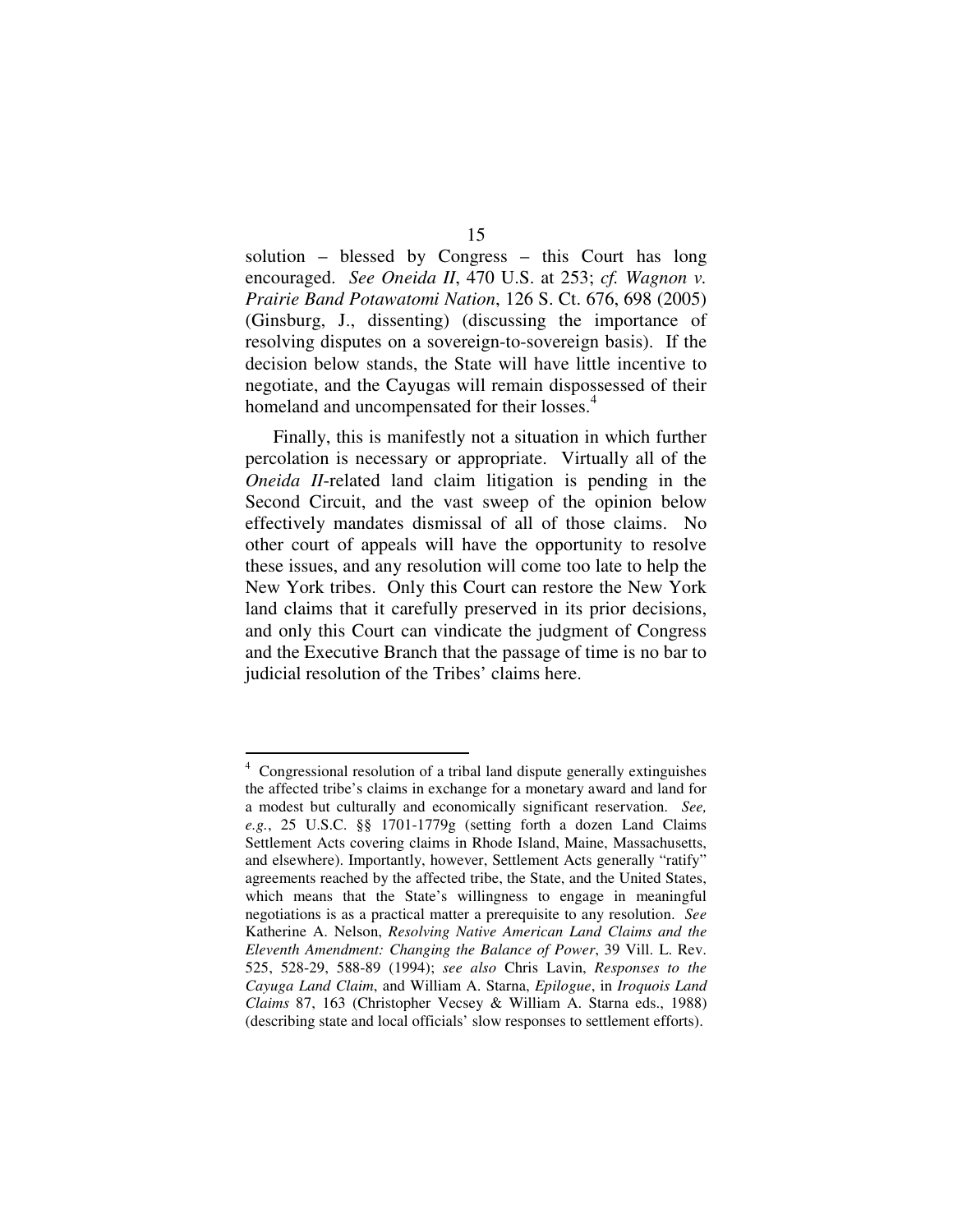# **I. THE SECOND CIRCUIT'S DECISION IS IRRECONCILABLE WITH** *ONEIDA II* **AND** *SHERRILL***.**

Twenty years ago in *Oneida II*, the Court confronted the question whether New York Indians could obtain monetary relief in federal court for their ancient land claims. It answered that question "yes." Seizing on the Court's recent decision in *Sherrill*, the Second Circuit majority has now *re*answered the same question "no." As Judge Hall explained in her well-reasoned dissent, the panel majority's decision ignores "centuries of precedent with regard to both Indian land claims and foundational distinctions between rights and remedies, coercive relief and damages, and legal claims and equitable relief." Pet. App. 32a.

1. In *Oneida II*, this Court affirmed a Tribe's right to damages for a land claim indistinguishable from the Cayugas' claim in this case. The Oneidas, like the Cayugas here, were awarded money damages for land that New York obtained from the tribe at the end of the eighteenth century in violation of the Nonintercourse Act and federal treaties. All parties viewed *Oneida II* as a "test case" that would establish the viability of judicial relief for New York's ancient violations. *Sherrill*, 125 S. Ct. at 1483; *see also* Argument Transcript at 1, *Oneida II* (No. 83-1965) ("This case is a test case . . . ."). The Court in *Oneida II* framed the question presented as "whether an Indian tribe may have a live cause of action for a violation of its possessory rights that occurred 175 years ago." 470 U.S. at 230. The Court held that the passage of time posed no obstacle, and it affirmed the tribe's right to an award of money damages. *Id.* at 253.

*Oneida II* did not have to hold directly that the defense of laches was inapplicable to the tribe's claims because the defendants had waived the defense. Nevertheless, the Court could hardly have been more clear that laches did not bar the claims. In a lengthy footnote responding to the dissent –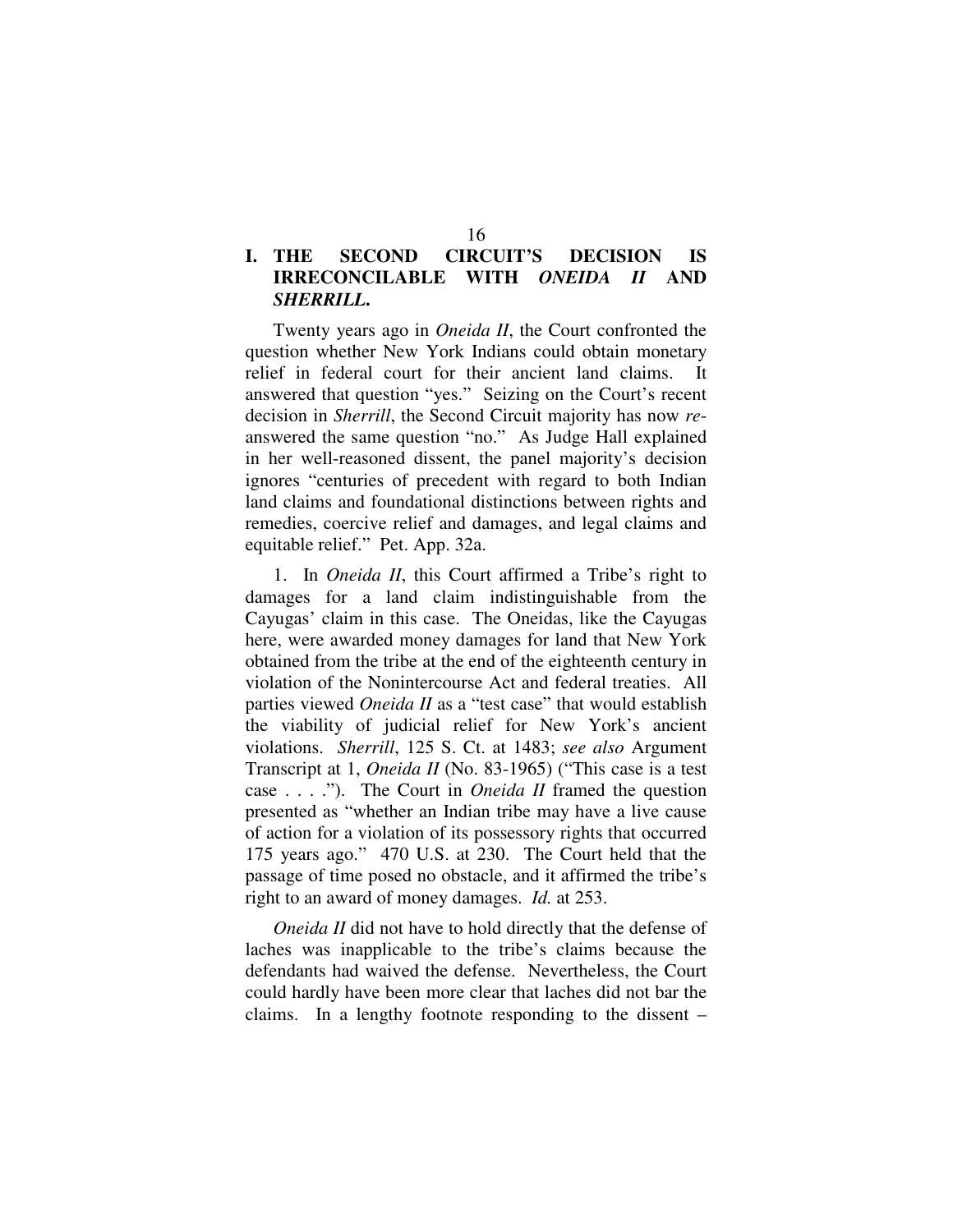which contended that laches should bar the Oneidas' claim – the Court observed that, at common law, ejectment was a legal (rather than an equitable) claim, and it noted that "application of the equitable defense of laches in an action at law would be novel indeed." *Id.* at 244 n.16. The Court then cogently explained why laches did not apply.

First, the Court invoked the statement in *Ewert v. Bluejacket*, 259 U.S. 129 (1922), that

"the equitable doctrine of laches, developed and designed to protect good-faith transactions against those who have slept on their rights, with knowledge and ample opportunity to assert them, cannot properly have application to give vitality to a void deed and to bar the rights of Indian wards in lands subject to statutory restrictions."

## 470 U.S. at 244 n.16 (quoting *Ewert*, 259 U.S. at 138).

Second, the Court found it "questionable whether laches properly could be applied" to validate the State's unlawful purchases of tribal land in light of settled law that "extinguishment of Indian title requires a sovereign act." *Id*.; *see, e.g.*, *United States ex rel. Hualpai Indians v. Santa Fe Pac. RR.*, 314 U.S. 339, 345-46 (1941); *Johnson v. M'Intosh*, 21 U.S. 543, 586 (1823); *see also* Felix S. Cohen, *Handbook of Federal Indian Law* 1022-23 (2005 ed.) ("Tribal title can be extinguished only by an express and unambiguous act of Congress.").

Third, the Court held that the application of laches to bar the Oneidas' claim "appear[ed] to be inconsistent with established federal policy" as embodied in the Nonintercourse Act. 470 U.S. at 244 n.16. That policy – that tribal land cannot be sold without the approval of the federal government – is (as the Court pointedly noted) "still the law." *Id*.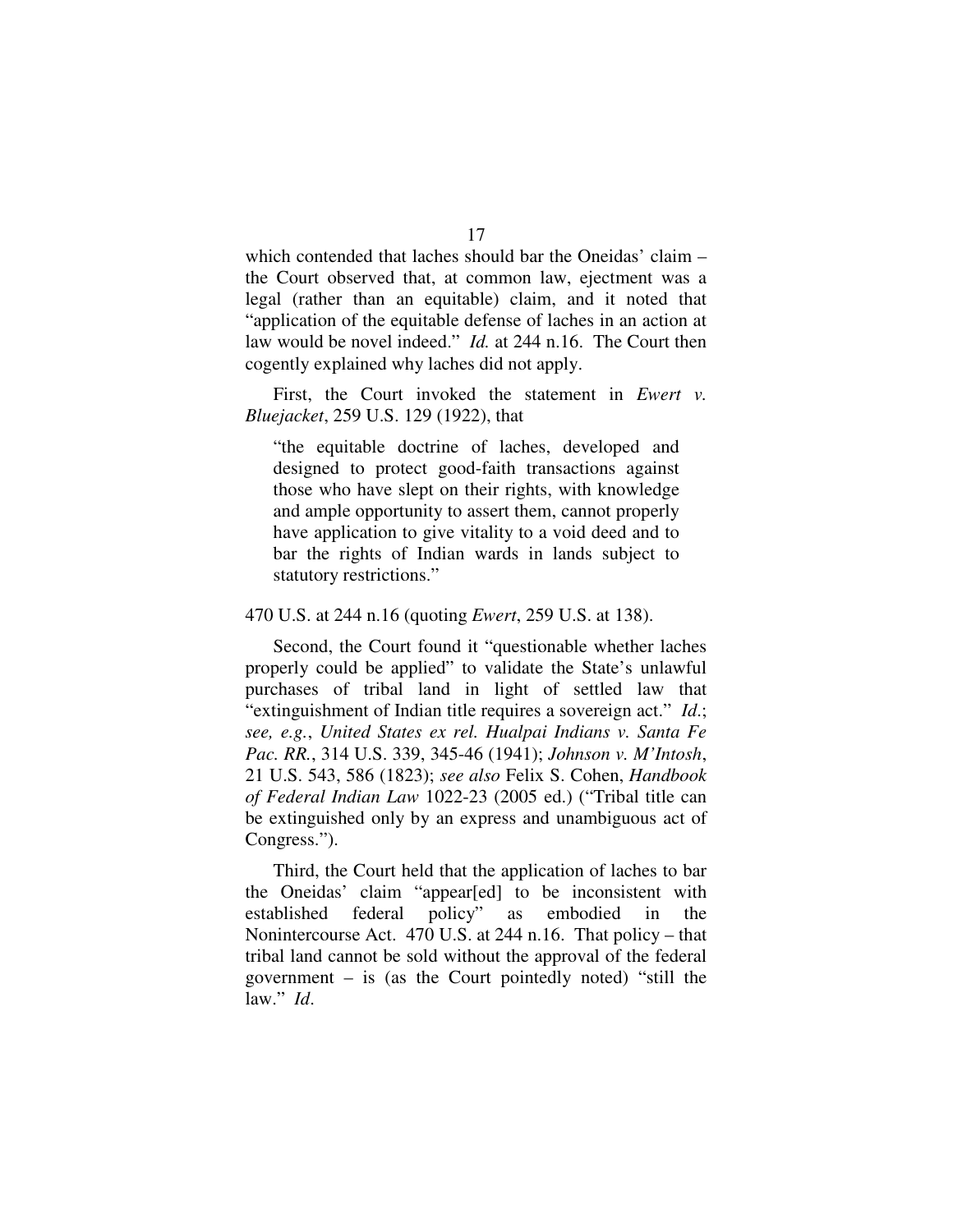The Court also ruled that Congress's decision to impose a federal statute of limitations in 28 U.S.C. § 2415 precluded application of a judge-made time bar. Section 2415 was enacted in 1966 and, for the first time, imposed a six-year limitations period, effective from the date of the statute, on certain claims brought by the United States, including claims involving Indian land. As the newly enacted limitations period for these pre-1966 suits approached expiration, Congress extended the deadline several times for the express purpose of preserving tribal suits that the government had not yet decided to pursue. *See Oneida II*, 470 U.S. at 244; *see also, e.g.*, S. Rep. No. 92-1253 (1972), *reprinted in* 1972 U.S.C.C.A.N. 3592. In 1982, Congress broadened the statutory scheme to cover damages suits brought by tribes themselves, and it directed the Secretary of the Interior to compile a list of recognized pre-1966 Indian claims. *See Oneida II*, 470 U.S. at 242-43; *see also* 48 Fed. Reg. 13698, 13920 (1983) (listing, *inter alia*, the Cayuga land claim). Claims set forth on that list remain timely until the Department of the Interior formally takes specified types of action on them. *See* 28 U.S.C. § 2415(b)-(c); *Oneida II*, 470 U.S. at 243.

The Court in *Oneida II* held that the 1982 amendments to 28 U.S.C. § 2415 "presume[] the existence of an Indian right of action [in a land claim case] not otherwise subject to any statute of limitations," 470 U.S. at 244; *see also infra* at 27- 28 (discussing § 2415), and reflect Congress' intention to "give the Indians one last opportunity to file suits covered by § 2415(a) and (b) on their own behalf." 470 U.S. at 244. Application of any additional judge-made time bar thus "would be a violation of Congress' will." *Id.* at 244.

This Court's decision in *Oneida II* can only be understood as rejecting the argument that laches or other time bars require dismissal "*ab initio*" of Indian land claims for money damages. It would have been illogical (and unfair to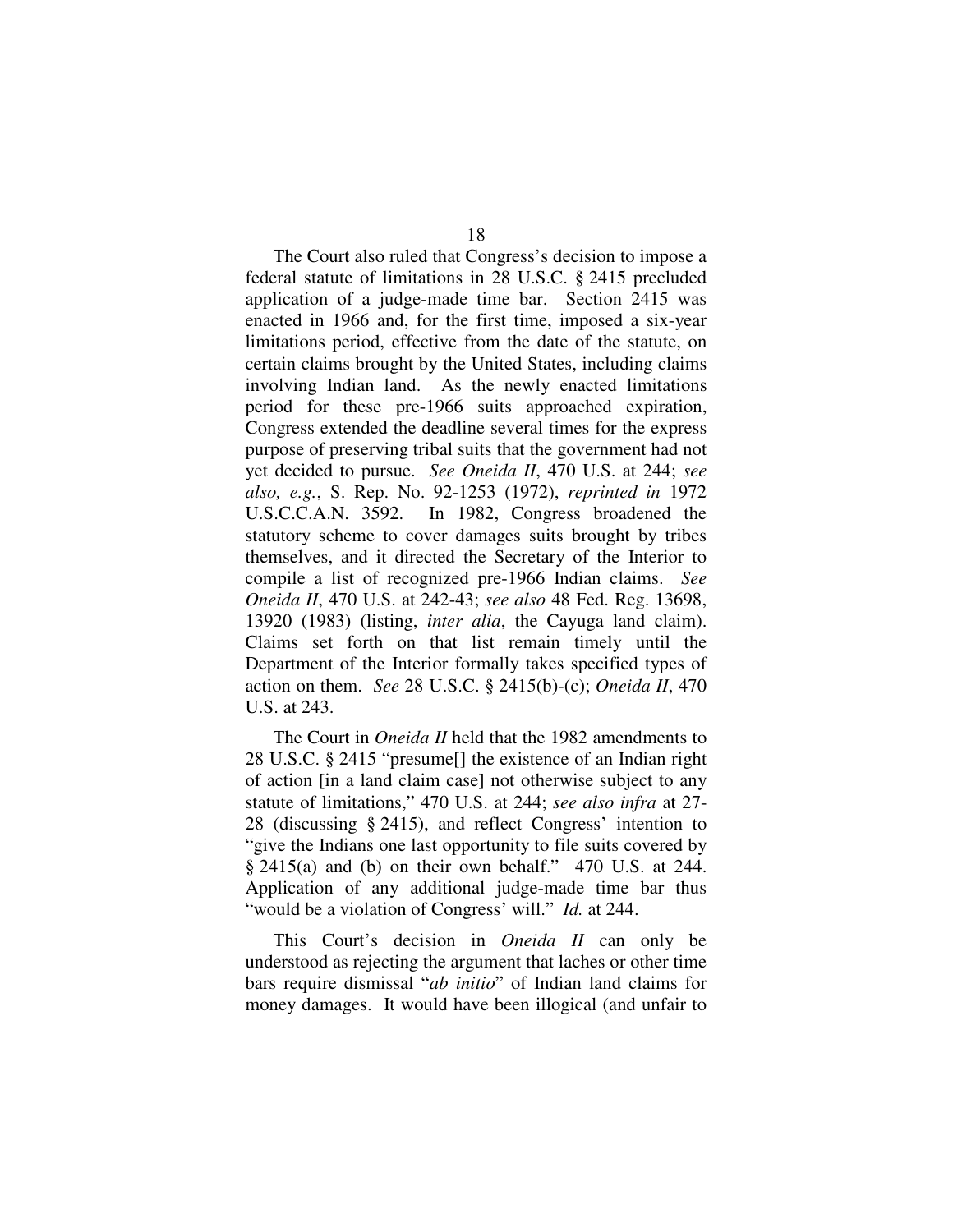the lower courts and litigants alike) for the Court to resolve the "test case" by affirming the award of damages and holding that the Indians' "common-law right to sue is firmly established," *see* 470 U.S. at 233, if it contemplated that the doctrine of laches or some other common law time bar would – as a matter of law – obliterate all such "firmly established" claims. The Court underscored the substantive significance of its laches analysis in the conclusion to its decision: "[N]either petitioners *nor we* have found any applicable statute of limitations *or other relevant legal basis* for holding that the Oneidas' claims are barred or otherwise have been satisfied." *Id.* at 253 (emphases added). *Oneida II* makes clear that the Court purposefully and finally resolved the pressing question whether these claims were viable, and was not merely engaging in an interesting but ultimately pointless legal exercise as some sort of interim measure.

2. In one awkward swipe, the Second Circuit has effectively overturned *Oneida II*, undoing the three decades of litigation that followed the blueprint this Court approved in *Oneida I* and *II* and returning the Tribes to where they stood before this Court's *Oneida* decisions. The very claims that the Court in *Oneida II* characterized as "firmly established," the Second Circuit has now *re*-characterized as never viable. And while this Court sustained a cause of action despite a 175-year lapse of time, the court of appeals relied entirely on the passage of time to dismiss the Cayugas' case. According to the Second Circuit, the "category" of "possessory land claims" by a tribe is inherently "disruptive" and "forward-looking," and thus barred by laches, even if the sole remedy sought is the retrospective remedy of damages. Pet. App. 21a-22a; *see id.* at 16a-17a. But as this Court has repeatedly observed, the court of appeals cannot overrule a prior decision of this Court. *See Eberhart v. United States*, 126 S. Ct. 403, 407 (2005) (per curiam); *Agostini v. Felton*, 521 U.S. 203, 237 (1997).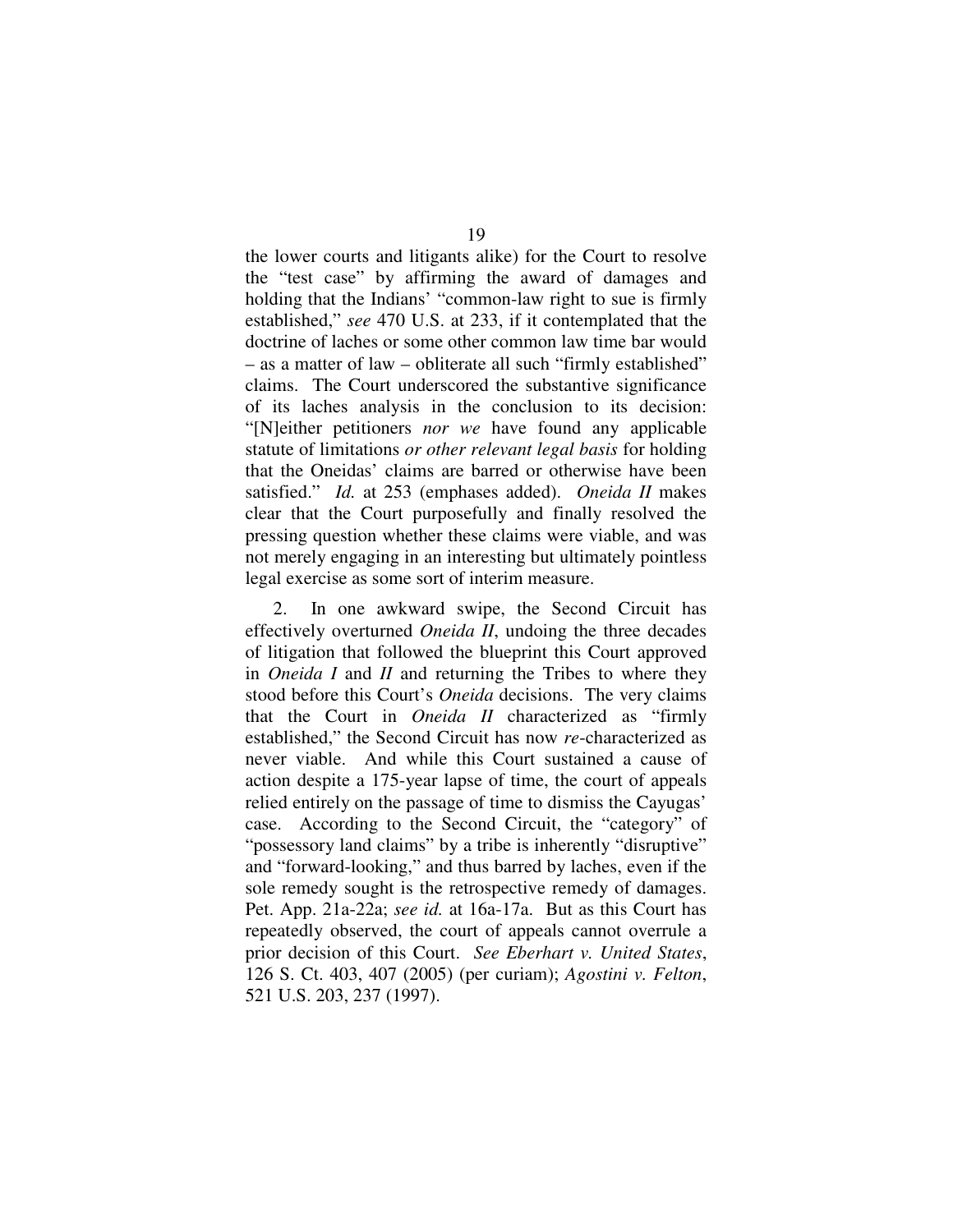The Second Circuit's belief that *Oneida II* is no longer good law is all the more troubling because it defies the determinations of the political branches. By enacting 28 U.S.C. § 2415, under which the claims here are indisputably timely, Congress decided that the Tribes' claims should be decided on the merits, notwithstanding the passage of time. Moreover, over the past two decades, Congress has embraced this Court's holding in *Oneida II* that § 2415 "presum[es] the existence of an Indian right of action not otherwise subject to any statute of limitations." 470 U.S. at 244. Although Congress amended § 2415 repeatedly in the years leading up to *Oneida II*, it has not sought to amend further § 2415 to limit such claims in the wake of that decision; nor has it expressed disagreement with *Oneida II*'s ruling that § 2415 was intended to preserve even ancient Indian land claims. The Second Circuit's judge-made time bar flouts this congressional judgment. *See Oneida II*, 470 U.S. at 244 (stating that "[i]t would be a violation of Congress' will," as reflected in § 2415, to impose a time bar on the Oneidas' claims). It is thus irreconcilable not only with *Oneida II*, but with decisions of this Court holding that principles of stare decisis have special force in the area of statutory interpretation, especially when the Court's interpretation of the statute "has been accepted as settled law for several decades." *IBP, Inc. v. Alvarez*, 126 S. Ct. 514, 523 (2005); *see generally Patterson v. McLean Credit Union*, 491 U.S. 164, 172-73 (1989). 5

<sup>&</sup>lt;sup>5</sup> Other federal legislation similarly reflects Congress' intent to let tribes pursue their ancient land claims. For example, Congress has passed numerous acts ratifying agreed settlements of such claims by providing compensation to the tribes. *E.g.*, Maine Indian Claims Settlement Act, 25 U.S.C. § 1721 *et seq.*; Rhode Island Indian Claims Settlement Act, 25 U.S.C. § 1701 *et seq.*; Mohegan Nation (Connecticut) Land Claims Settlement Act, 25 U.S.C. § 1775 *et seq.* The decision to take land into trust and to appropriate federal money for the tribes is hard to explain if Congress intended the Indian claims to have been extinguished long ago.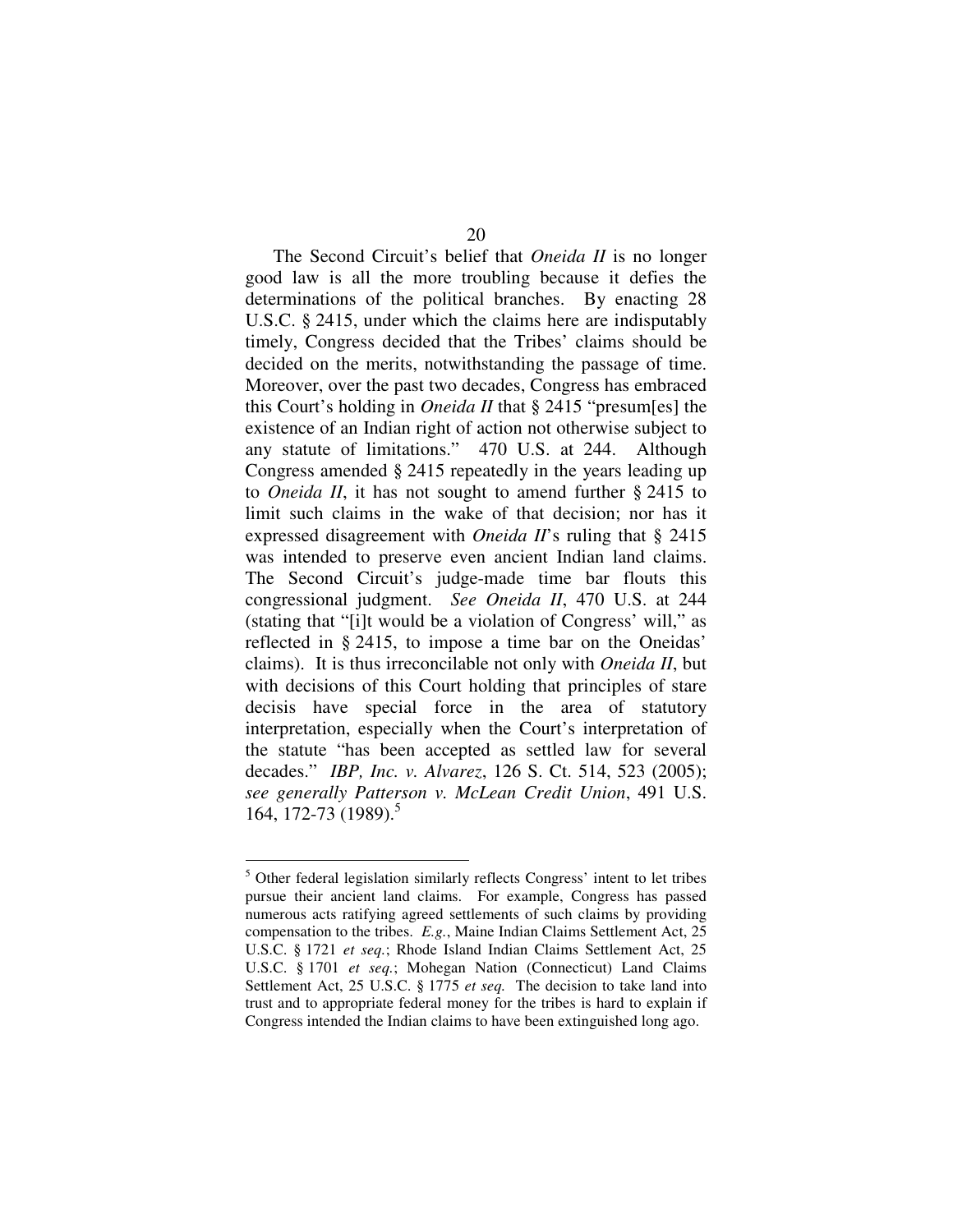The Executive Branch has likewise given its approval to *Oneida II*: the United States intervened in the present case to pursue monetary relief, reflecting the judgment of the Executive Branch that the Tribes' suit is in the public interest. The Second Circuit had no warrant to overturn the judgments of the two political branches.

Nor can the Second Circuit evade Congress' judgment merely by invoking "equitable" considerations. As this Court has noted, "[o]nce Congress, exercising its delegated powers, has decided the order of priorities in a given area, it is . . . for the courts to enforce them when enforcement is sought. Courts of equity cannot, in their discretion, reject the balance that Congress has struck in a statute." *United States v. Oakland Cannabis Buyers' Coop.*, 532 U.S. 483, 497 (2001) (internal quotation marks omitted; alteration in original); *see also Lonchar v. Thomas*, 517 U.S. 314, 327 (1996) (holding that once "the balancing of interests [has been] undertaken by Congress," the "courts may not undermine [that balance] through the exercise of background equitable powers"); *Black & Decker Disability Plan v. Nord*, 538 U.S. 822, 831-32 (2003) ("[T]he scope of permissible judicial innovation is narrower in areas where other federal actors are engaged.").

3. The Second Circuit's sole justification for its decision is the *ipse dixit* that *Sherrill* "altered the legal landscape." Pet. App. 13a; *see id*. at 21a (asserting that if the Tribes were to file an identical complaint today, the district court "would be required to find the claim subject to the defense of laches under *Sherrill*"). That is simply incorrect. *Sherrill* addressed an entirely different issue expressly left open in *Oneida II*: "the question whether equitable considerations should limit *the relief* available to the present day [Indians]." 125 S. Ct. at 1487 (quoting *Oneida II*, 470 U.S. at 253 n.27 (emphasis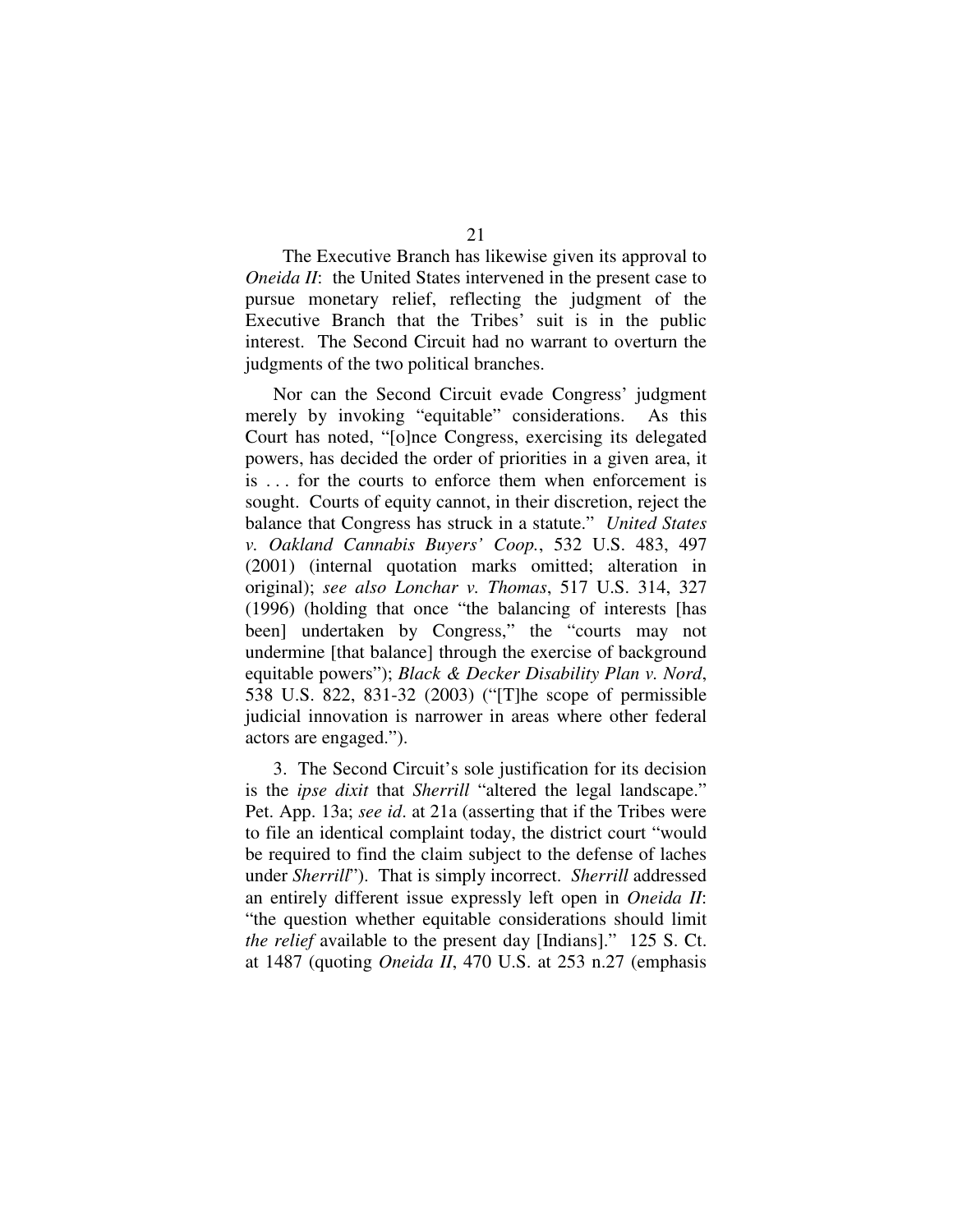added)). *Sherrill*, in other words, addressed *remedies*, not *rights*. 6

The Court in *Sherrill* thus distinguished between tribal claims for money damages, which it had endorsed in *Oneida II*, and claims for equitable relief that would threaten the current balance of sovereignty between New York and the Oneidas, which it rejected. The Court rejected the Oneidas' effort to resurrect sovereignty, which would have "project[ed] redress for the Tribe into the present and future, thereby disrupting the governance of central New York's counties and towns." 125 S. Ct. at 1483. The Court made clear, however, that *Oneida II* had held "that [a tribe] could maintain a federal common-law claim for damages for ancient wrongdoing in which both national and state governments were complicit," *id.* at 1483, a holding that the Court in *Sherrill* "d[id] not disturb," *id.* at 1494.

Nor does *Sherrill*'s holding that the Oneidas' claims for restoration of sovereignty were "disruptive" support (much less require) dismissal of the Tribes' claims here. The Second Circuit made no serious effort to explain why a suit for money damages against the State has a disruptive force equal to a suit seeking to evict longtime residents from their property or to eliminate longstanding zoning and tax laws. In contrast, the Court in *Sherrill* acknowledged the enormous difference between the two, underscoring its earlier observation in *Oneida II* that the application of laches to an action for damages would be "novel." 125 S. Ct. at 1494 n.14 (quoting *Oneida II*, 470 U.S. at 244 n.16)). *Cf. Yankton Sioux Tribe v. United States*, 272 U.S. 351, 357-59 (1926) (allowing claim for monetary compensation when restoration of tribal land rights was no longer possible).

 $6$  As noted above, Judge McCurn expressly applied equitable factors in fashioning relief when he reduced the Cayugas' prejudgment interest (as calculated by the United States' expert) by more than \$300 million.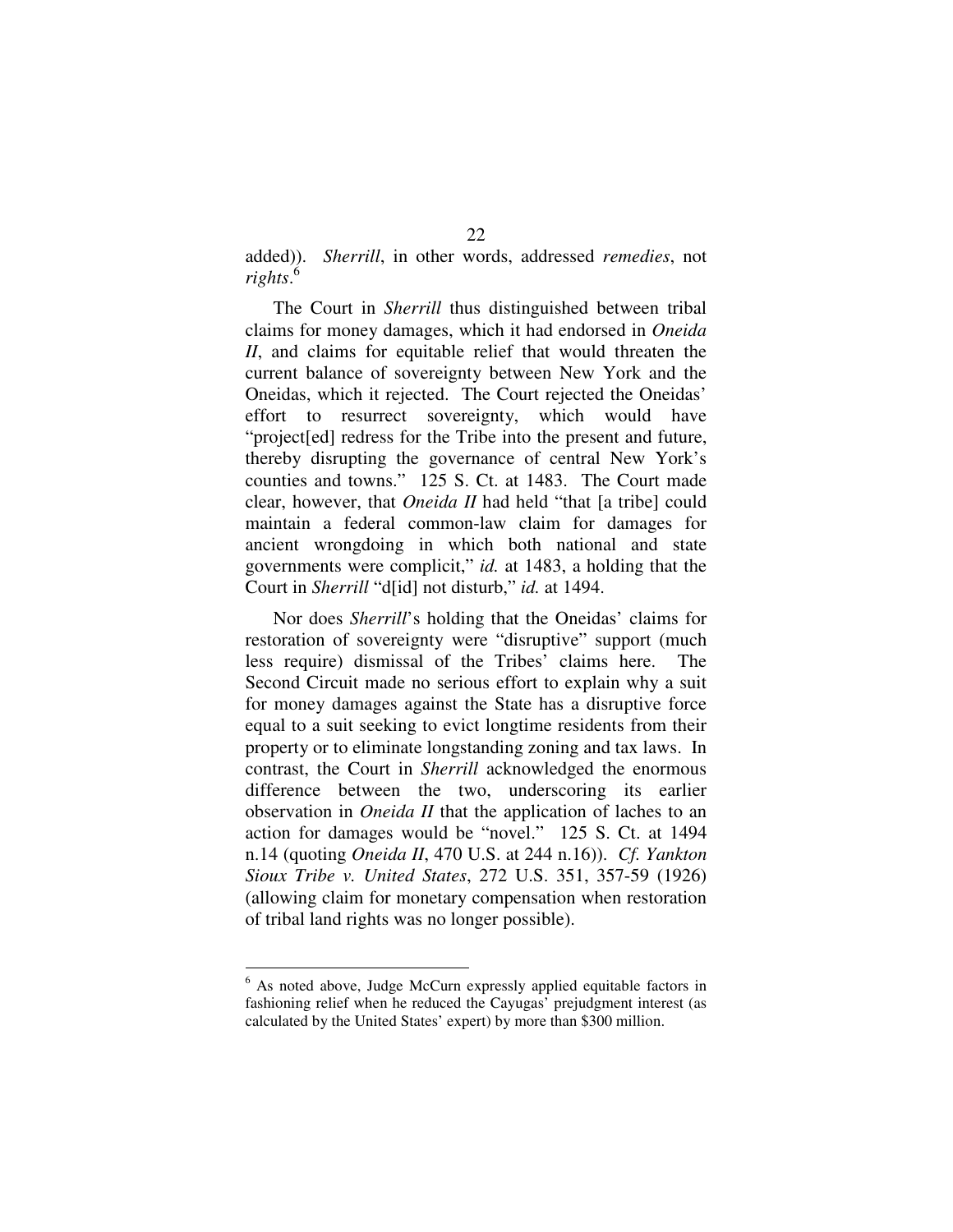The Second Circuit's revisionism is particularly misplaced because the district court's decisions in this case are consistent not only with *Oneida II*, but also with *Sherrill*, which was issued while this case was pending before the Second Circuit. *Sherrill* emphasized the need for pragmatic remedies that are sensitive to current, as well as historic, reality and that are commensurate with the "grave, but ancient, wrongs" suffered by the New York tribes. 125 S. Ct. at 1491 n.11; *see id.* at 1488, 1493 (discussing with approval a decision by Judge McCurn in *Oneida Indian Nation v. County of Oneida*, 199 F.R.D. 61, 92 (N.D.N.Y. 2000), which had observed that the case "cr[ied] out for a pragmatic approach"). Consistent with that approach, Judge McCurn ruled that actual removal of the land's current residents is "not an appropriate remedy in this case." *See* Pet. App. 299a. Moreover, the district court permitted the damages claims to proceed, but then applied equitable factors and reduced the Tribes' prejudgment interest by more than \$300 million, in large part to account for the passage of time. Judge McCurn's careful, pragmatic exercise of remedial discretion demonstrates that *Oneida II* and *Sherrill* – properly read – can accommodate the interests of both the state governments that committed the ancient wrongs and the tribes that were their victims.

In sum, petitioners believe it is crystal clear that the law as enacted by Congress and articulated by this Court precludes adoption of a judge-made time bar to deny the Cayugas all relief. The Second Circuit thought differently, but this Court – and not a divided panel of the Second Circuit – must have the last word. Starting with *Oneida I* in 1974, this Court has granted certiorari three times to address whether and how Indians may obtain relief in federal court for the dispossession of their treaty-protected lands. The Court did so because of "the importance of the Court of Appeals' decision[s] not only for the Oneidas, but potentially for many eastern Indian land claims." *Oneida II*, 470 U.S. at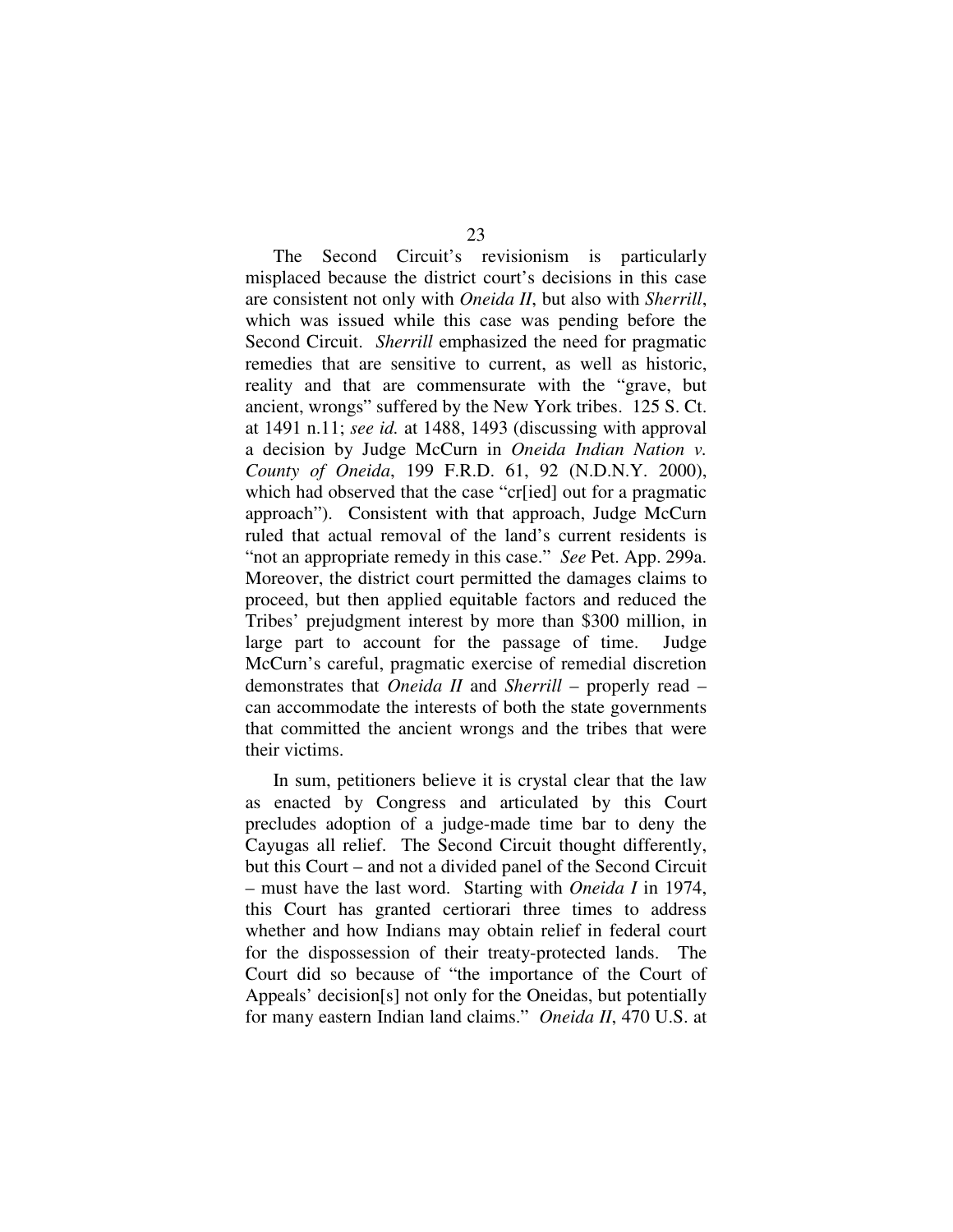230. The same considerations apply here. Review of the Second Circuit's decision terminating all New York land claims is thus plainly warranted.

# **II. THE SECOND CIRCUIT'S APPLICATION OF LACHES TO BAR THE CLAIMS OF THE UNITED STATES CONFLICTS WITH DECISIONS FROM THIS COURT AND THE COURTS OF APPEALS AND DEFIES CONGRESSIONAL INTENT.**

The Second Circuit's decision also warrants review because it conflicts with numerous decisions from this Court and other courts of appeals holding that the United States is not subject to laches when it sues in its sovereign capacity, including when it sues to enforce Indian land rights. Treating the United States like an ordinary private litigant, the Second Circuit ignored the substantial public interest at stake when the federal government sues to enforce federal statutes and treaty obligations and to fulfill the government's obligations as trustee for the Tribes.

This Court's decisions have repeatedly enforced the sound maxim *nullum tempus occurrit regi* – "the sovereign is exempt from the consequences of its laches, and from the operation of statutes of limitations." *Guaranty Trust Co. of N.Y. v. United States*, 304 U.S. 126, 132 (1938). "The principle that the United States are not . . . barred by any laches of their officers, however gross, in a suit brought by them as a sovereign government to enforce a public right or to assert a public interest," the Court has written, "is established past all controversy or doubt." *United States v. Insley*, 130 U.S. 263, 266 (1889) (quotation marks omitted); *see also INS v. Hibi*, 414 U.S. 5, 8 (1973) (per curiam); *Costello v. United States*, 365 U.S. 265, 281 (1961); *United States v. Summerlin*, 310 U.S. 414, 416 (1940).

The Second Circuit refused to apply that well-settled doctrine based on the unsupported assertion that the United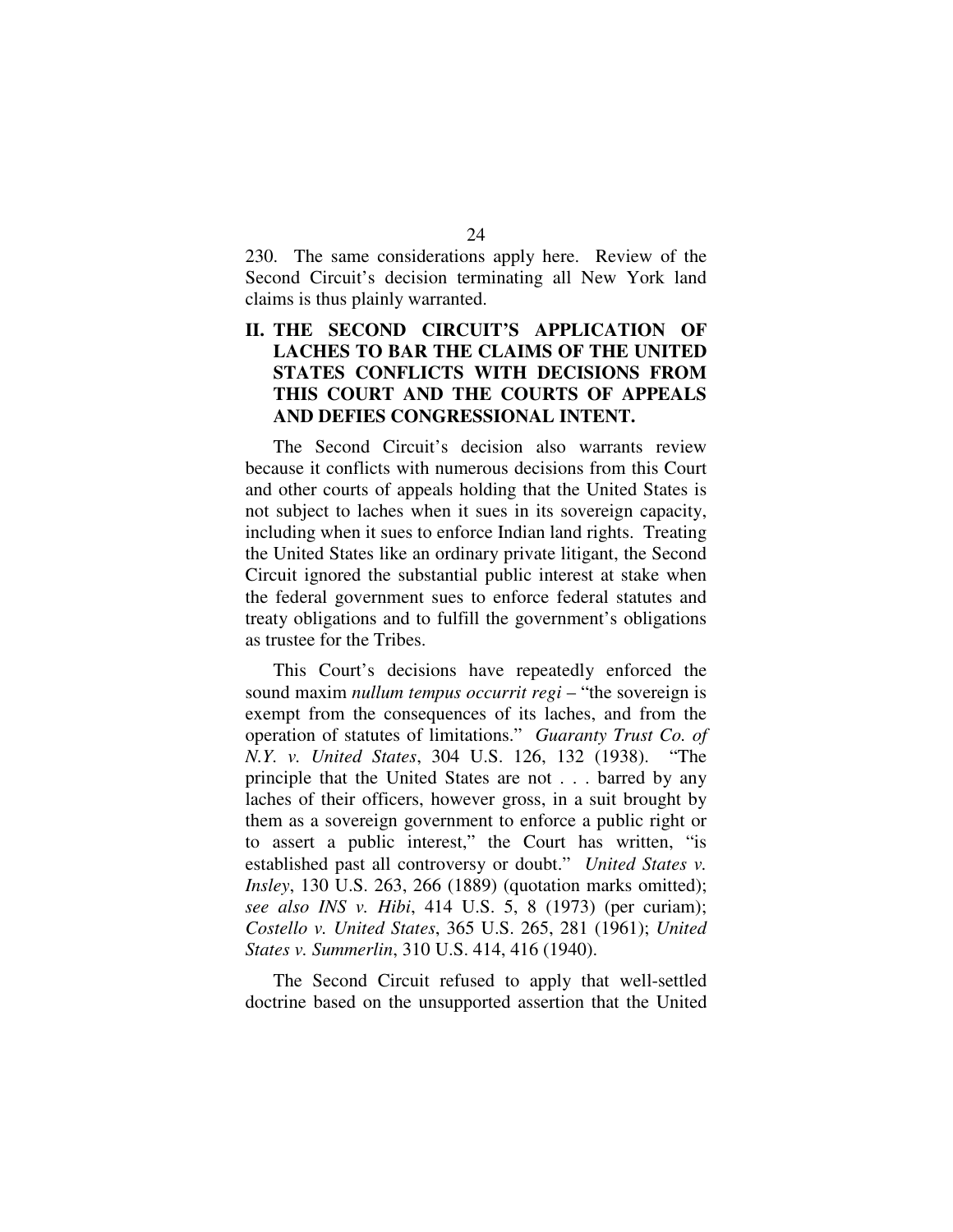States' suit "does not involve the enforcement of a public right or the protection of the public interest." Pet. App 24a n.8. The Second Circuit thus believed that the United States' suit was governed by *Clearfield Trust Co. v. United States*, 318 U.S. 363, 369 (1943), and its progeny, which provide that laches may sometimes be available when the United States is acting as an ordinary market participant or to advance a private interest. Pet. App. 22a-23a.

That conclusion squarely conflicts with decisions of this Court that have held repeatedly that a suit to enforce Indian land rights is a sovereign suit to vindicate the public interest.

In *Heckman v. United States*, 224 U.S. 413 (1912), for example, which involved the right of the United States to sue in order to cancel conveyances of Indian lands that violated statutory restrictions on alienability, this Court explained that the government's relationship to the Indians implicated sovereign rights and duties:

Out of its peculiar relation to these dependent peoples sprang obligations to the fulfillment of which the national honor has been committed.

. . . A transfer of the allotments is not simply a violation of the proprietary rights of the Indian. It violates *the governmental rights of the United States*.

*Id*. at 437-38 (emphasis added; quotation marks omitted); *see also Wilson v. Omaha Indian Tribe*, 442 U.S. 653, 657 n.1 (1979) (quoting *Heckman* and explaining that a suit to recover reservation land implicates "the governmental rights of the United States"); *Nevada v. United States*, 463 U.S. 110, 141 (1983) (same). The *Heckman* Court further explained that the government's right to sue "recognizes no limitations that are inconsistent with the discharge of the national duty." 224 U.S. at 445.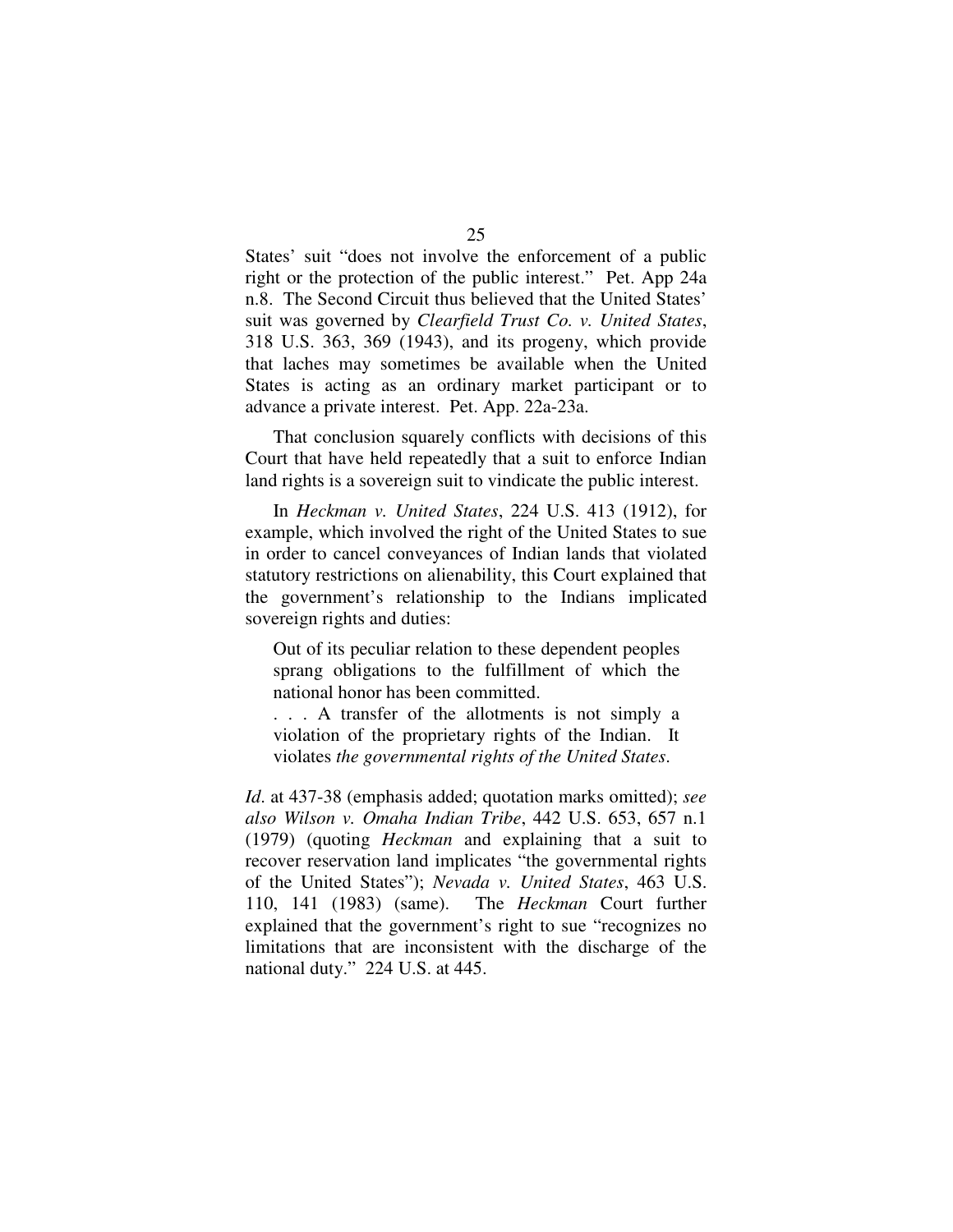Because suits to enforce Indian land rights are sovereign suits, this Court has repeatedly held that such suits can be limited only by congressional enactment. In *United States v. Minnesota*, 270 U.S. 181 (1926), the United States sued Minnesota over wrongly issued land patents concerning lands that had been set aside by treaty for an Indian tribe. The United States sought to cancel the patents still held by the State and to recover the value of parcels that the State had transferred to private parties. The Court rejected the State's argument that the United States was acting as a "mere conduit" for the Indians' rights and instead ruled that the government had a "real and direct" interest in the suit, an interest "which is vested in it *as a sovereign*." *Id*. at 194 (emphasis added). And because the United States was suing "to enforce a public right or to protect interests of its Indian wards," the Court rejected the State's argument that the suit was barred by the state limitations period, even though the first land patent had been granted over fifty years before the complaint. *Id*. at 192, 196. The Court reached the same conclusion in *Board of Commissioners v. United States*, 308 U.S. 343, 351 (1939), stating that "state notions of laches and state statutes of limitations have no applicability to suits by the Government, whether on behalf of Indians or otherwise."

The decision below likewise conflicts with decisions of other courts of appeals that reject the application of laches in suits brought by the federal government to enforce ancient tribal rights. In *United States v. Washington*, 157 F.3d 630 (9th Cir. 1998), the United States and a group of tribes sued the State of Washington to restore shellfishing rights under 1854 and 1855 treaties. *Id*. at 638-40. Much of the tideland containing the shellfish beds had long since passed into private, non-Indian hands. *Id*. at 640. The court nevertheless expressly *rejected* the argument that the "extraordinary facts" of the case required application of "the doctrine of laches to defeat the Tribes' claim to shellfish." *Id*. at 649. To the contrary, notwithstanding the passage of 135 years, the court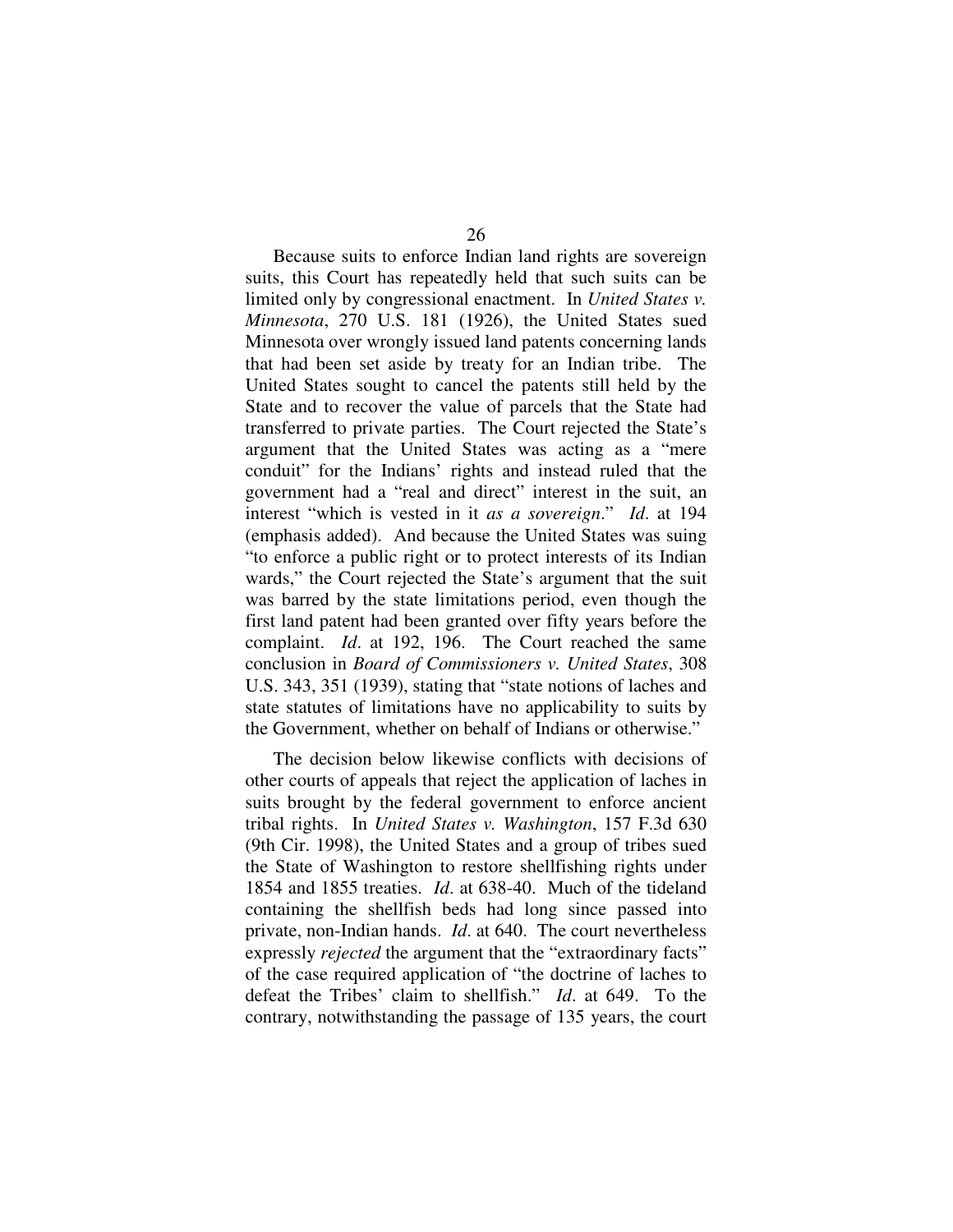held that "the law does not support" the use of laches to bar claims brought by tribes and the United States. *Id*.; *see also Swim v. Bergland*, 696 F.2d 712, 718 (9th Cir. 1983) (claims of United States and tribe are immune from laches despite a seventy-year delay in assertion of grazing rights); *Mt. Vernon Mortgage Corp. v. United States*, 236 F.2d 724, 725 (D.C. Cir. 1956) (stating in dicta that laches does not apply to suit "to enforce a right of an Indian tribe"). In short, "[i]t is wellsettled that neither statutes of limitations nor the doctrine of laches bars actions by the United States unless Congress has clearly indicated otherwise." Cohen, *supra*, at 617-18.

Nor do any of the other grounds the Second Circuit invoked justify its decision or temper the direct conflict. The Second Circuit invoked the "egregious" passage of time. But as this Court has squarely held, laches is inapplicable against the United States, "however gross" the delay. *Insley*, 130 U.S. at 266; *see also Washington*, 157 F.3d at 649 (135-year delay).

For the same reason, the Second Circuit cannot make an end-run around 28 U.S.C. § 2415 by suggesting that the United States' cause of action had "lapsed" prior to passage of that provision. Pet. App. 24a. The very notion is flatly inconsistent with § 2415. That statute provides that claims that arose before its 1966 enactment (*i.e*., when no limitation had existed) are "deemed to have accrued on the date of enactment of this Act," 28 U.S.C. § 2415(g), and there is no dispute that the United States' suit is timely under that provision. The legislative history confirms that Congress was well aware when it later extended the limitations period to preserve certain Indian land claims that the claims it was preserving dated back to the nineteenth or even eighteenth century. *See, e.g*., *Statute of Limitations Extension for Indian Claims: Hearings on S. 1377 Before the S. Select Comm. on Indian Affairs*, 98th Cong. 24 (1977) (citing the Cayuga claim as one that would be barred absent an extension of the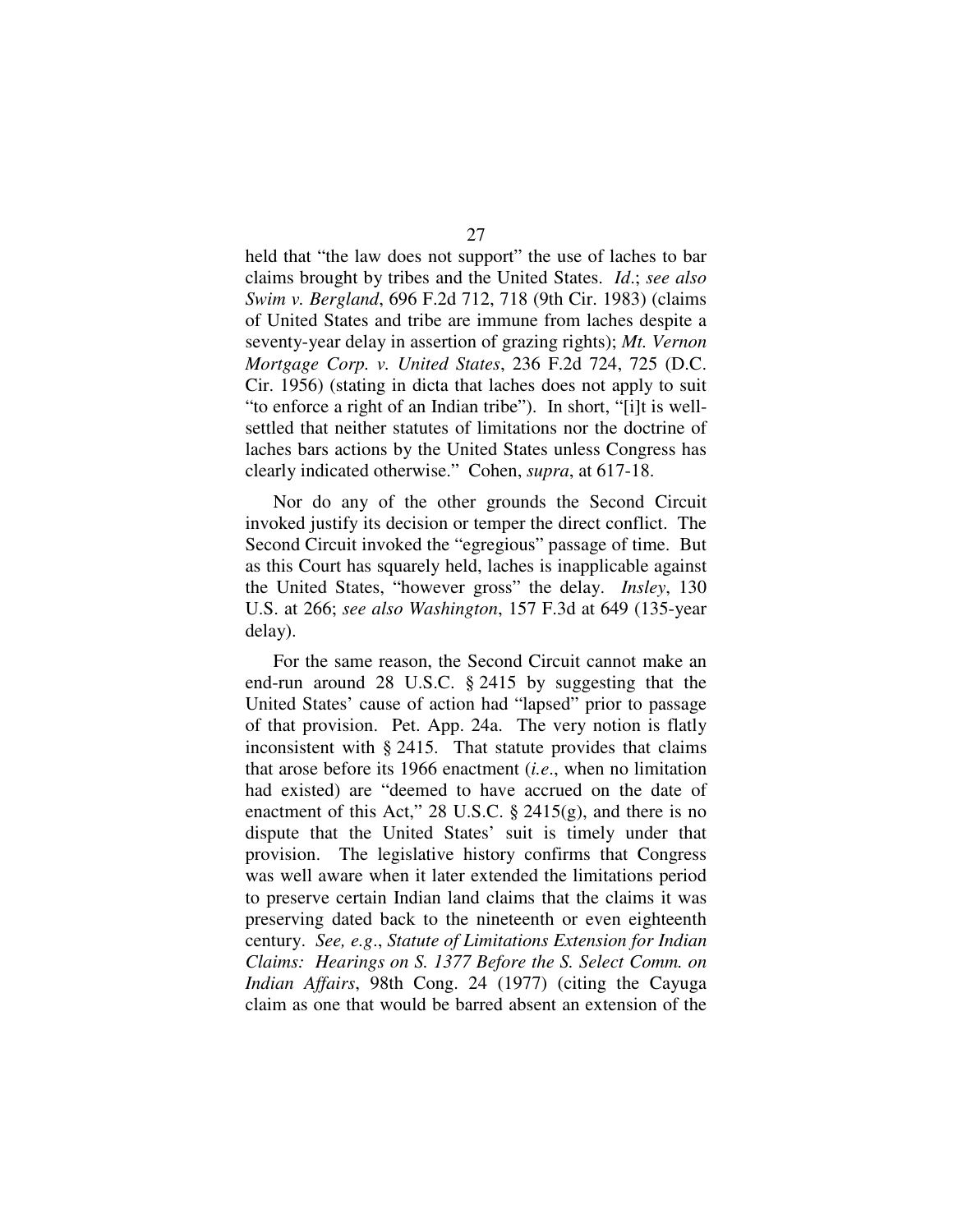limitation period); *see generally* S. Rep. No. 96-569, at 3 (1980); H.R. Rep. No. 95-375, at 6-7 (1977), *reprinted in* 1977 U.S.C.C.A.N. 1616, 1621-23. Thus, not only does the Second Circuit's decision conflict with the general principle that "[l]aches within the term of the statute of limitations is no defense at law," *United States v. Mack*, 295 U.S. 480, 489 (1935); *see Cross v. Allen*, 141 U.S. 528, 537 (1891), it nullifies Congress' considered policy judgment. *See supra* at 21 (courts cannot use "equitable" considerations to override congressional judgments). *Cf. Oneida II*, 470 U.S. at 244.

Even apart from the impact on New York land claims, the conflict created by the Second Circuit's decision merits this Court's review. Tribal claims often involve (for instance) essential hunting, fishing, or water rights based on nineteenth-century treaties, and federal courts have heretofore held correctly that laches could not bar suits by the United States to vindicate treaty rights, even where the result was undeniably "disruptive." *See, e.g*., *Washington*, 157 F.3d at 649, 657. But under the Second Circuit's decision, breaching parties may have a ready defense to treaty violations, undermining the ability of tribes and the United States to enforce the government's express promises. That is an abandonment of the judicial function and a breach of trust that this Court should not countenance.

More broadly, the Second Circuit's decision is profoundly unwise. The decision of the United States here to sue on behalf of the Tribes and the decision of Congress to enact a statute of limitations preserving the United States' claims represents a balancing of the public interest by the branches most qualified to perform such a balance, and the branches that can be held politically accountable for their actions. By taking that decision from the political branches, the Second Circuit has exceeded its proper role, to the detriment of the United States, tribes, and justice alike.